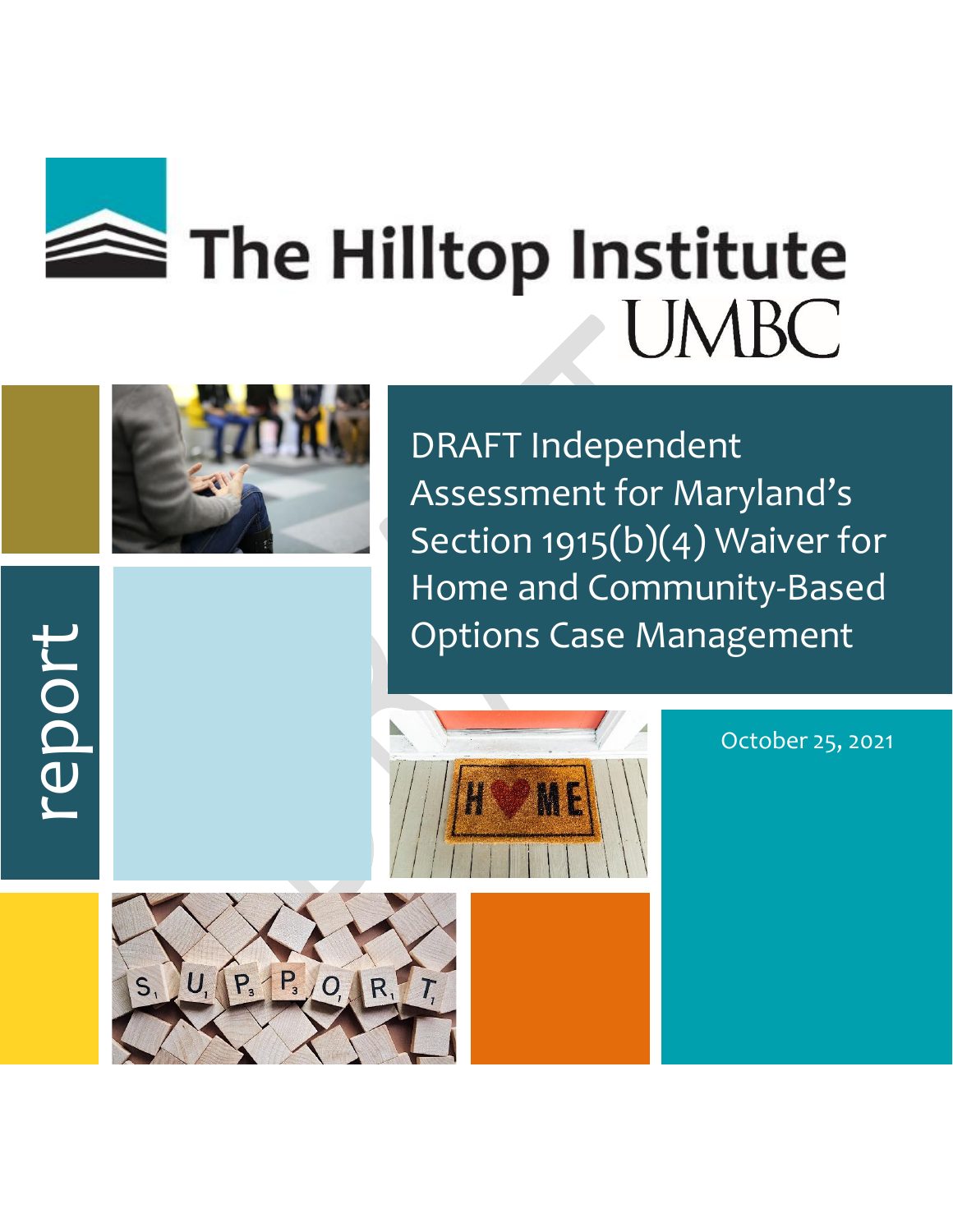# **Table of Contents**

| Appendices                                                                      |  |
|---------------------------------------------------------------------------------|--|
|                                                                                 |  |
| B. Maximum Approved Client Capacity for Providers by Service Region and Agency, |  |
| the contract of the contract of the contract of                                 |  |

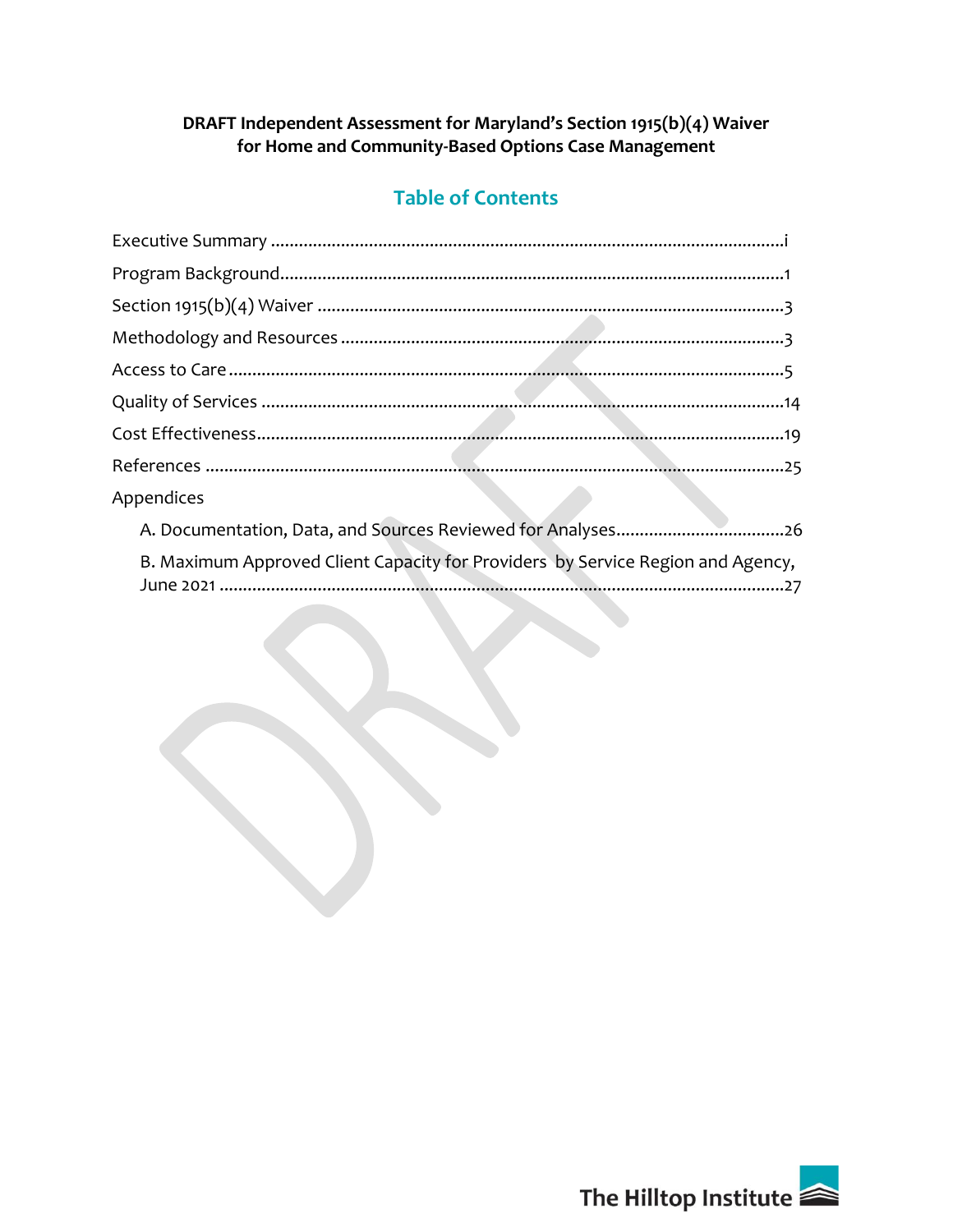# **List of Tables and Figures**

#### **Tables**

| 1. Supports Planning Agencies and Corresponding Service Areas, CYs 2017 and 2020  8       |
|-------------------------------------------------------------------------------------------|
| 2. Maximum Approved Client Capacity for Providers by Service Region, June 20219           |
| 3. Applicants Pending beyond Effective Day by Service Region, June 202110                 |
| 4. Applicants Auto-Assigned to a Supports Planning Agency by the System,                  |
| 5. Demographic Characteristics of CO Waiver Participants,                                 |
| 6. Annual Supports Planning Agency Audit Scores, FY 2017-FY 201915                        |
| 7. CO Waiver Enrollment and Percent Service Users by Supports Planning Type,              |
| 8. CO Waiver Utilization and Units by Supports Planning Type,                             |
| 9. Expenditures for Supports Planning Services, FY 2017 (Qtrs. 2-4)-FY 202021             |
| 10. Average PMPM Costs for CO Waiver Supports Planning,                                   |
| 11. Cost Effectiveness Projections and Actuals in the $\S$ 1915(b)(4) Waiver Application, |
| 12. CO Waiver Participants Receiving CFC Ongoing Supports Planning,                       |
| 13. Actual Supports Planning Expenditures for CO Waiver and CFC Program                   |
| 14. CO Waiver Participant Ongoing Supports Planning Services by Program,                  |
| Eistung in                                                                                |

### **Figure**

| 1. Percentage of Service Plans That Were Revised Based on a Change in |
|-----------------------------------------------------------------------|
|                                                                       |

**The Contract of Street** 

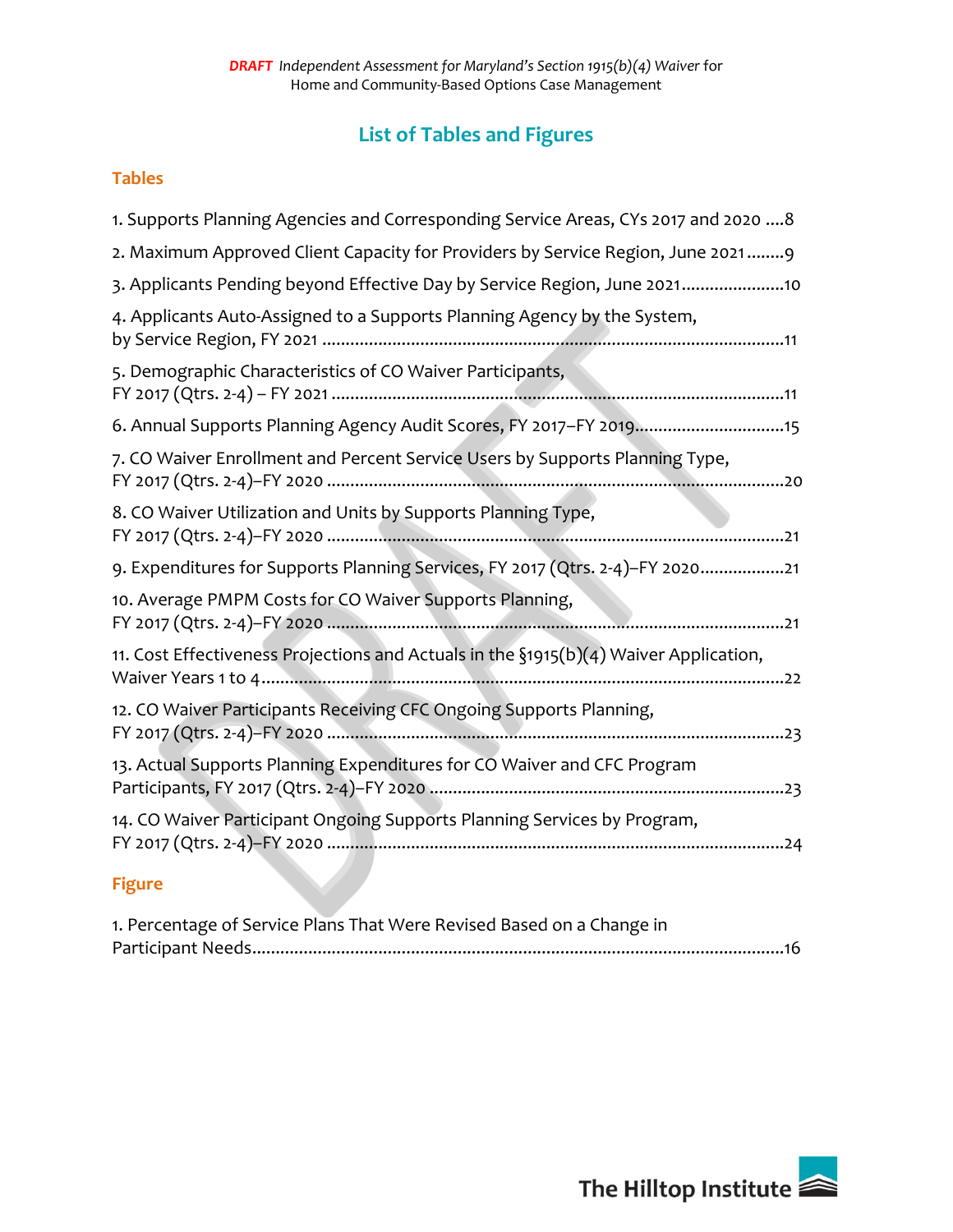### **DRAFT Independent Assessment for Maryland's Section 1915(b)(4) Waiver for Case Management**

### **Executive Summary**

Maryland's §1915(c) Home and Community-Based Options Waiver (CO Waiver)—introduced in 2014 to merge the Waiver for Older Adults and Living at Home Waiver populations—provides services and supports that help older adults and individuals with physical disabilities remain in their homes and communities, with the goal of delaying or eliminating the need for institutionalization (Maryland Department of Health, n.d.). Under §1915(b)(4) Waiver authority, the state designates Area Agencies on Aging (AAAs), and competitively selected providers as supports planning providers–or case managers—for services rendered to CO Waiver applicants and participants. The competitive solicitation of providers aims to ensure the selection of qualified providers who demonstrate they have established infrastructure, staffing capacity, and policies to meet the regulatory quality requirements and capacity needs of a particular service area.

The Maryland Department of Health (the Department) closely monitors supports planning agencies to assess the capacity and quality of services in all service areas for program participants. The Department uses a web-based tracking system–*LTSSMaryland*—to monitor provider capacity and the quality of services provided to program participants. The ongoing monitoring of provider agencies is intended to ensure adequate provider capacity throughout service regions and verify that agencies have the bandwidth to provide waiver participants with sufficient and timely access to services.

The §1915(b)(4) fee-for-service (FFS) selective contracting waiver is subject to federal requirements for an independent assessment that considers the impact of the waiver on access, quality, and cost effectiveness of the services provided to program participants (U.S. Department of Health & Human Services, 1998).

The Department requested that The Hilltop Institute at the University of Maryland, Baltimore County conduct the independent assessment of the §1915(b)(4) waiver renewal as part of its scope of work under a five-year interagency agreement between the Department and Hilltop for policy consultation, technical support, and program assistance to the Maryland Medicaid program. The Hilltop Institute is a nonpartisan research organization dedicated to improving the health and wellbeing of people and communities and is nationally recognized for its knowledge of state health policy and the Medicaid program [\(https://www.hilltopinstitute.org\)](https://www.hilltopinstitute.org/). To ensure that the independent assessment adhered to Centers for Medicare & Medicaid Services (CMS) requirements, Hilltop referenced the state Medicaid letter for the Independent Assessment Requirement for Section 1915(b) Waiver Programs: Guidance to States (U.S. Department of Health & Human Services, 1998). This independent assessment presents Hilltop's findings as they relate to the impact of selective contracting for supports planning services on access, quality, and cost effectiveness of care for the §1915(b)(4) waiver population for fiscal years (FYs) 2017 through 2021.

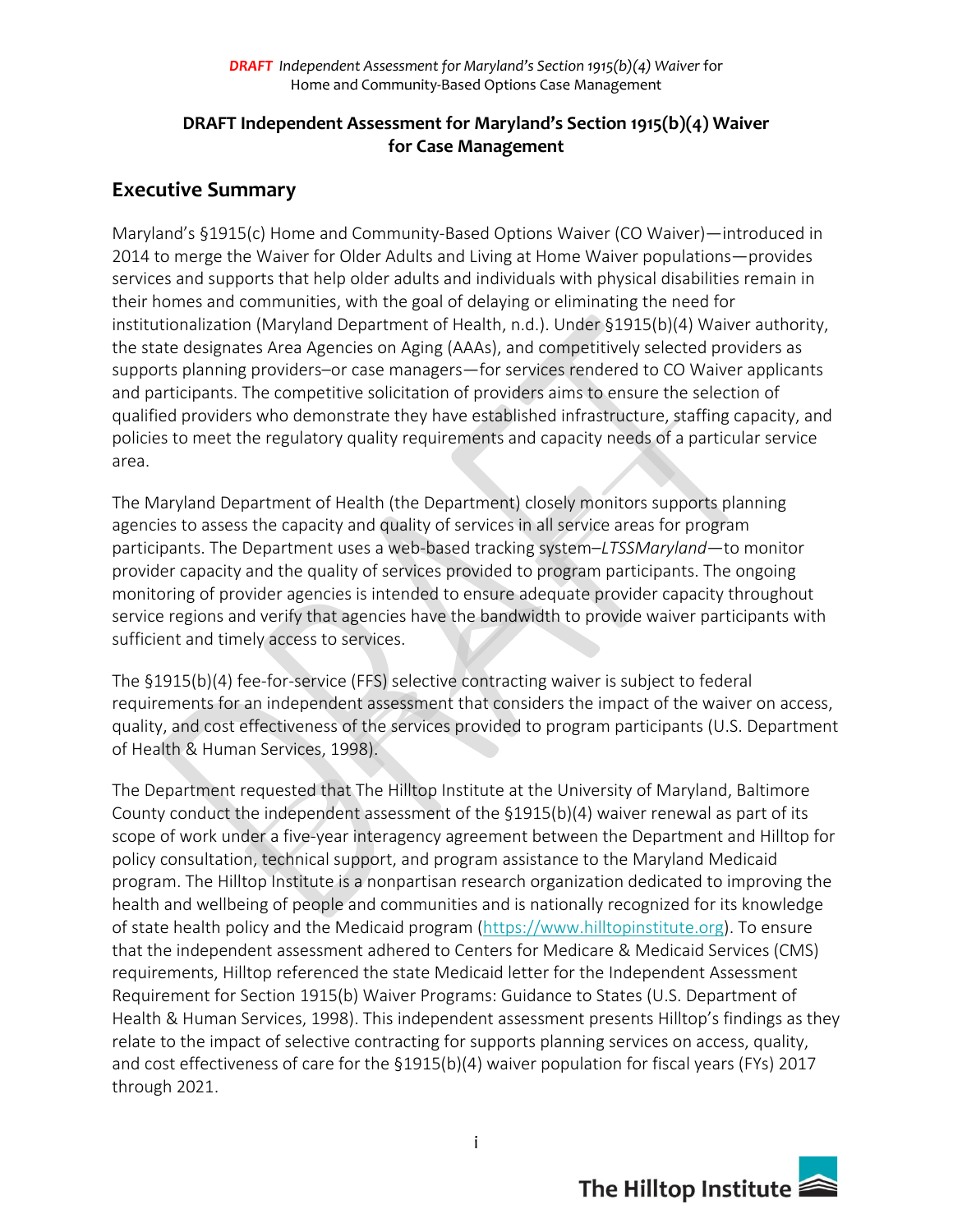### **Summary of Overall Independent Assessment Findings**

As part of the federally mandated independent assessment to inform the §1915(b)(4) waiver renewal, Hilltop reviewed the access, quality, and cost effectiveness of supports planning services available for CO Waiver participants and found overall positive results. The independent assessment demonstrated the Department's commitment and success in monitoring and addressing any shortcomings pertaining to provider capacity, the quality of services provided to applicants and waiver participants, and the costs and utilization of services during the approved waiver period. Hilltop provides recommendations for program improvement throughout the report but did not identify any major issues with the selective contracting for supports planning services provided through the CO Waiver.

### *Access to Care*

Under the §1915(b)(4) Waiver authority, AAAs and competitively selected providers serve as designated waiver supports planning providers for services rendered to CO Waiver applicants and participants through the §1915(c) authority. A thorough review of the available data and documentation indicates that the state has completed a successful competitive solicitation process to ensure the selection of qualified providers with demonstrated infrastructure, staffing capacity, and policies to meet the regulatory service access requirements. Furthermore, the state has implemented policies and processes to closely monitor supports planning agencies capacity, conducting (at a minimum) monthly reviews using *LTSSMaryland*—a web-based tracking system—to ensure timely access to services and available capacity for all CO Waiver applicants and participants. Through ongoing monitoring, the state determined the need for additional providers and implemented two rounds of solicitations during the approved waiver period. This process led to the selection of three additional agencies—totaling 27 agencies statewide by the end of FY 2021—to serve areas with a demonstrated need for access to services. $^1$ 

### **Recommendations for the Department**

- 1. The Department uses standard reports in *LTSSMaryland* to monitor system capacity for supports planning. Table 3 shows the number of participants pending supports planning agency assignment beyond 21 days of referral or program enrollment as of June 2021. Over half of those who are pending assignment (51%) are participants in the Western Region of the state. To improve access to services for participants, particularly those in the Western Region, the Department should develop a strategic plan targeting immediate capacity expansion.
- 2. The Department uses *LTSSMaryland* reports "Supports Planning Agency (SPA) Capacity Report" and the "SPA Clients Remaining Pending Beyond Effective Date Report" for the

 $1$  Effective March 25, 2021, the Washington County Commission on Aging, Inc. (an AAA) was no longer a provider of supports planning services. This provider is not included in the 27 agencies at the end of FY 2021 and not shown in subsequent analyses.

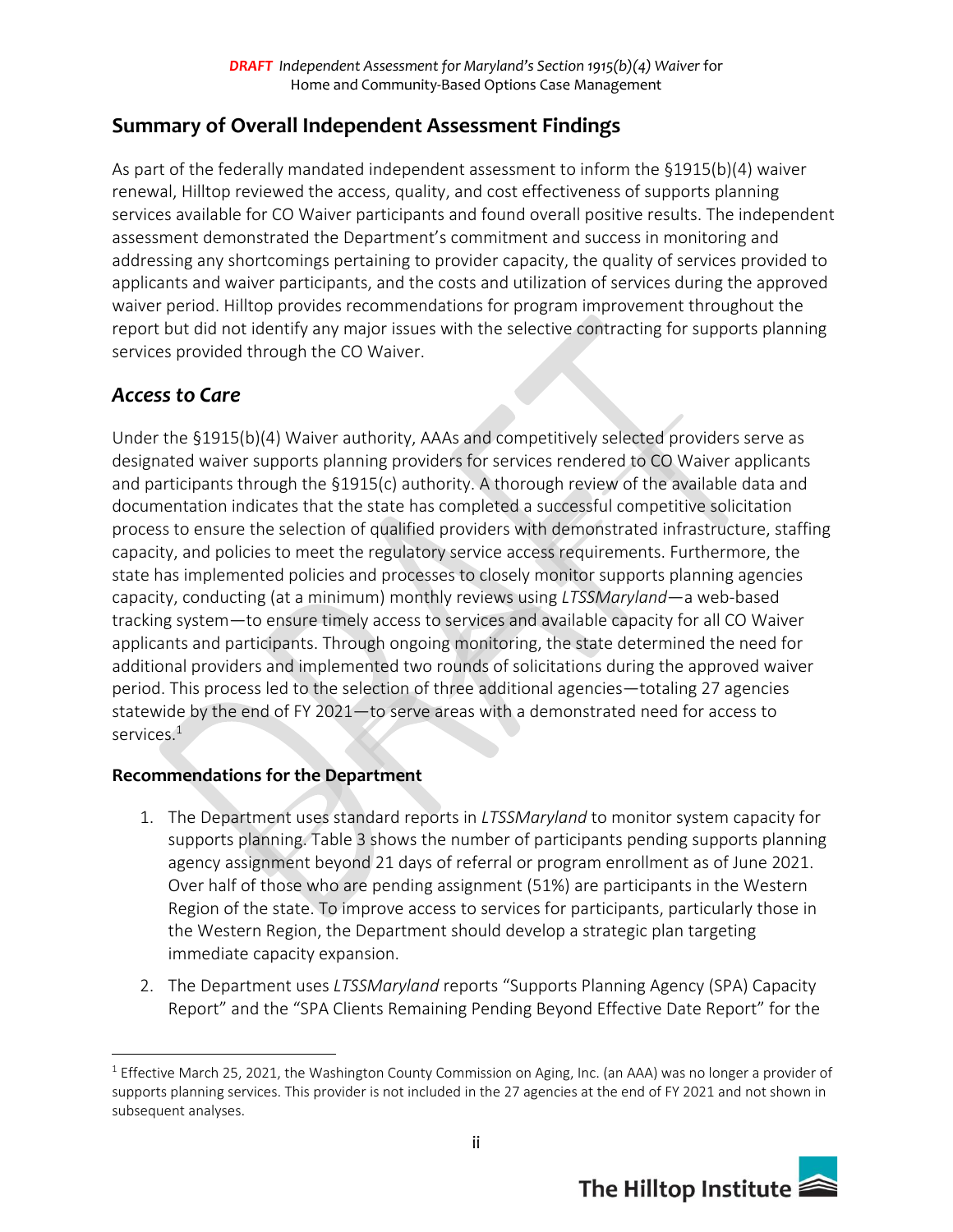monthly monitoring of provider capacity. Both reports produce point-in-time (i.e., as of the time the report is produced) metrics that assist the Department in making decisions about capacity expansion and the potential solicitation of new providers in a specific jurisdiction. While the reports produce meaningful metrics, both reports are limited in scope. The Department should consider expanding the scope of these reports to produce metrics for specified timeframes and by specific home and community-based services program—i.e., CO Waiver, Community First Choice (CFC)—agency, and region. In doing so, the Department may be able to evaluate trends in capacity over time and readily identify patterns in access across specific providers and jurisdictions.

3. Documentation of policies, processes, and outcomes of access and capacity monitoring were limited. For example, the Department should establish a standard operating procedure manual to ensure that all monitoring and remediation activities are accomplished and documented as outlined in the approved §1915(b)(4) and §1915(c) waivers. A central repository for data would allow access across the Department's Office of Long Term Services and Supports (OLTSS) and maintain data integrity through staff turnover.

# *Quality of Services*

Hilltop reviewed the policies and guidelines pertaining to the quality of supports planning services provided to CO Waiver participants, as well as a select number of indicators of service quality during the study period. When reviewed comprehensively, the quality monitoring strategy demonstrates that there is adequate oversight in place to ensure that supports planning agencies administer services that meet the highest quality standards. Quality standards are overseen by the Department through regular monitoring, formal annual auditing, and ongoing training requirements. A review of audit scores indicates a marked improvement in quality during the study period. Moreover, the Department's training log revealed a high rate of compliance with the annual training of agency representatives.

### **Recommendations for the Department**

- 1. The Department paused annual supports planning agency auditing for the past calendar year considering the COVID-19 public health emergency and the Centers for Disease Control and Prevention guidelines on in-person contact. The annual audit process consists of two components: a desk audit and an in-person site visit. Hilltop recommends that the Department resume—at minimum—the desk audit and develop a virtual site visit option if the public health emergency continues to impact the ability to have onsite visits in FY 2022.
- 2. The Department directly oversees supports planning agencies' compliance with quality standards. As part of this oversight, the state has developed and implemented a process to audit each supports planning agency on an annual basis. The Department provided the compliance score for each supports planning agency by fiscal year, and sample documentation about the quality improvement plan (QIP) process for agencies that failed

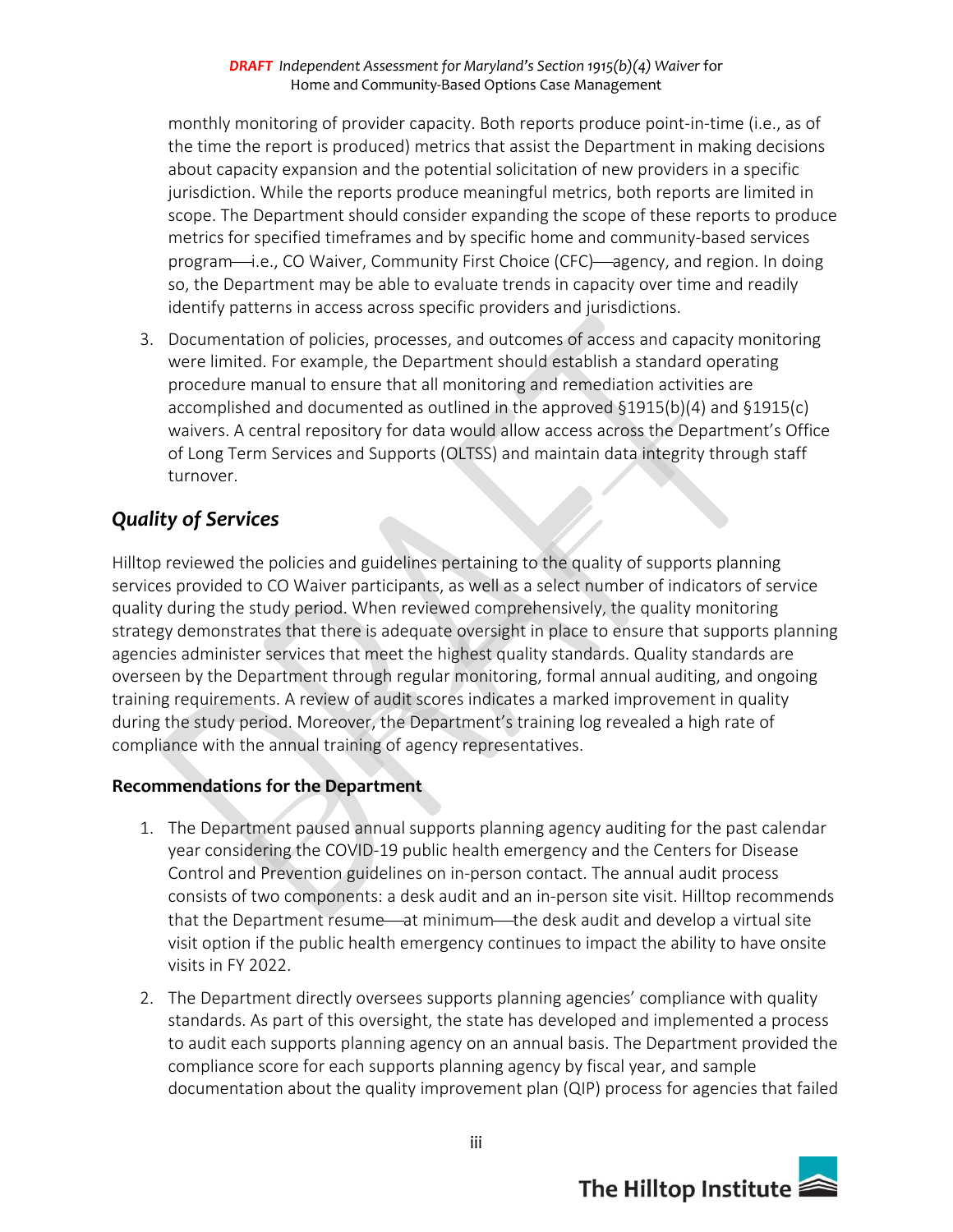to meet a passing score. An annual report that compiles audit results would provide the opportunity to review trends in deficiencies across the state and develop targeted training and technical assistance.

- 3. The Department should modify the *LTSSMaryland* report titled "SP Monitoring Not Contacted Clients Report" to ensure that the report captures failure to provide a monthly contact only for individuals who did not waive this service. In doing so, the Department will be better positioned to monitor the timeliness of service provision with more efficiency and frequency.
- 4. Supports planners are required to complete a number of training requirements, which serve as an important foundation for the quality of supports planning service delivery. The Department tracks training participation in order to ensure compliance. Hilltop recommends the creation of a report or centralized database to capture training compliance as a means to review trends in deficiencies across the state and develop targeted training and technical assistance.
- 5. The Department should continue to monitor POS submission to address changes in participant needs. The QIP should be continually reviewed and revised until the state reaches compliance with the §1915(c) performance measure.

### *Cost Effectiveness*

The competitive selection of supports planning providers is intended to ensure the selection of qualified providers who have demonstrated that they have established infrastructure and policies to meet the regulatory and provider agreement requirements to provide high-quality services that are also cost-effective. Qualified providers with extensive knowledge of local service systems can help individuals to successfully remain in the community and out of costly institutions, creating cost savings for state- and federally funded programs. Hilltop reviewed claims data to assess the effect of selective contracting on supports planning services costs for CO Waiver participants. Hilltop compared the actual costs of services with the cost effectiveness projections in the approved §1915(b)(4) application, including pre-waiver costs and projected waiver costs. Hilltop's cost effectiveness analysis focused on the CMS determination of cost effectiveness for a §1915(b) waiver—specifically, whether the continued implementation of selective contracting incurred a greater cost to the state than providing services without the waiver.

### **Recommendation to the Department**

1. The Department should conduct further analysis of supports planning expenditures for the CO Waiver population to ensure that service expenditures are being captured in the correct §1915(b)(4) application. Based on updated actual utilization and expenditures, projected waiver costs may need to account for most services being received through the CFC program. The Department should revise the cost effectiveness projections during the renewal process.

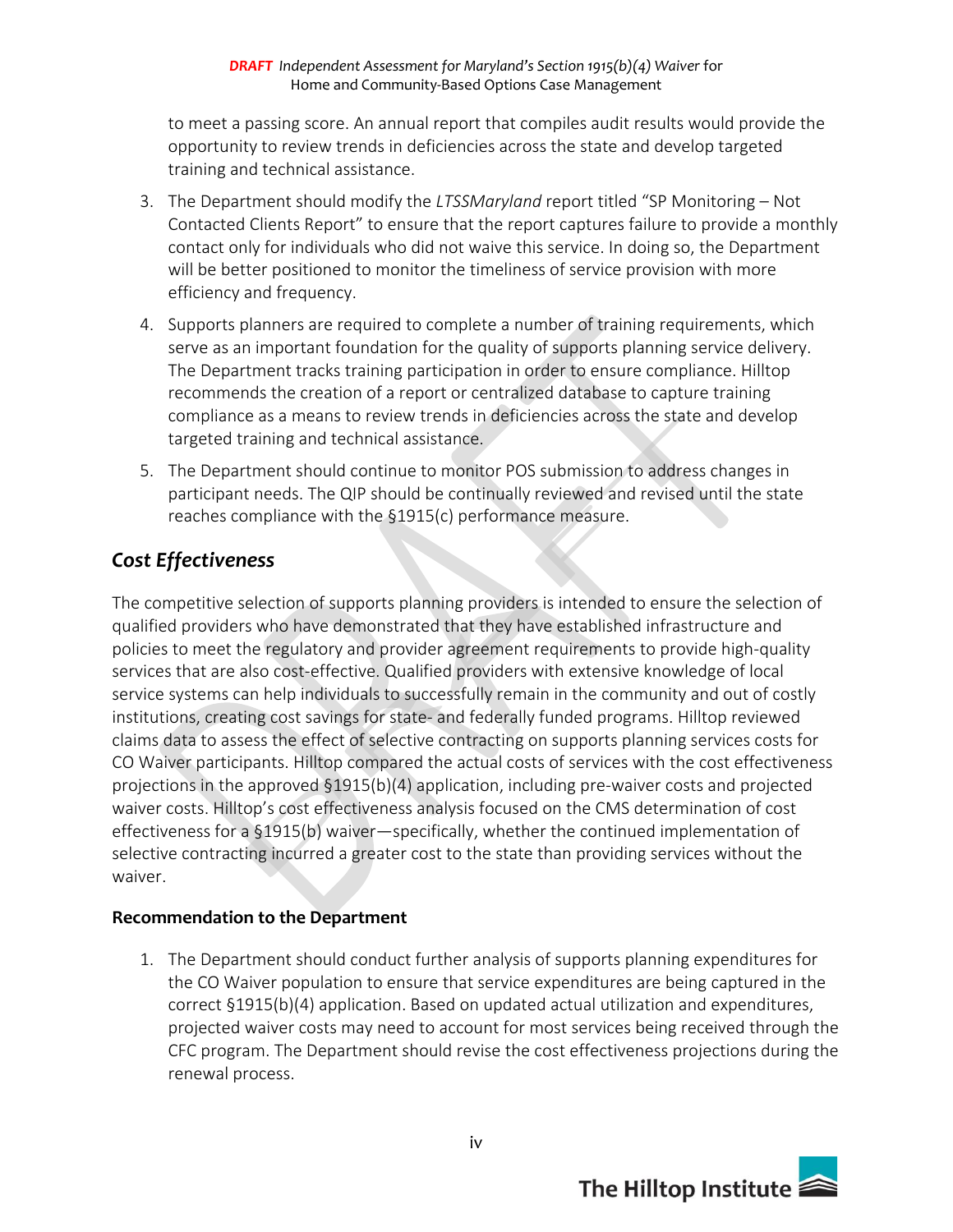### **Program Background**

Maryland's §1915(c) Home and Community-Based Options Waiver (CO Waiver)—introduced in 2014 to merge the Waiver for Older Adults and Living at Home Waiver populations—provides services and supports that help older adults and individuals with physical disabilities remain in their homes and communities, with the goal of delaying or eliminating the need for institutionalization (Maryland Department of Health, n.d.). Adults aged 18 years and older who are medically, technically, and financially eligible for the CO Waiver and who enroll in the waiver can receive services that include medical day care, assisted living, behavioral consultation, and case management. Selective contracting for comprehensive case management providers—or supports planning—for the CO Waiver is authorized in a §1915(b)(4) fee-for-service (FFS) selective contracting waiver. Concurrent with the creation of the CO Waiver, Maryland implemented a 1915(k) state plan program, Community First Choice (CFC), in 2014 as part of its rebalancing efforts. The Centers for Medicare & Medicaid Services' (CMS's) Community Settings Rule intends for those individuals receiving long-term services and supports (LTSS) through home and community-based service (HCBS) programs under the §1915(c), §1915(i), and §1915(k) Medicaid authorities have full access to benefits of community living and the opportunity to receive services in the most integrated setting appropriate (CMS, 2014). CO Waiver participants who reside in settings that meet the home and community settings rule requirements may receive services—including supports planning—through CFC and in conjunction with CO Waiver services.

The §1915(c) application for the CO Waiver includes a maximum waiver capacity for each waiver year. Maximum capacity is proposed based on anticipated need for waiver services, availability of providers, and the state's budget outlook. Each waiver year, the state considers current fiscal conditions to determine how many individuals to enroll in the CO Waiver. From fiscal year (FY) 2017 through FY 2021, the average CO Waiver enrollment was 4,789 participants. Given the high demand for waiver services and the limited capacity, individuals may contact a local Maryland Access Point (MAP) site to request to be added to the CO Waiver registry in order to be invited to apply as space becomes available. In accordance with Maryland statute,<sup>2</sup> nursing facility residents able to be discharged to the community with waiver services are given priority without having to wait on the registry. As waiver capacity becomes available, 80% of invitations to individuals on the registry are based on risk of institutionalization<sup>3</sup> and 20% are first come, first served.

<sup>&</sup>lt;sup>3</sup> Risk of institutionalization is determined by an algorithm that uses proportional hazards regression to score each applicant's risk for a nursing facility admission as a function of his/her demographics, diagnoses, functional capacity, living conditions, and availability of informal supports as reported on the Level 1 screen.



<sup>&</sup>lt;sup>2</sup> MD. Code Ann., Health-Gen § 15-137.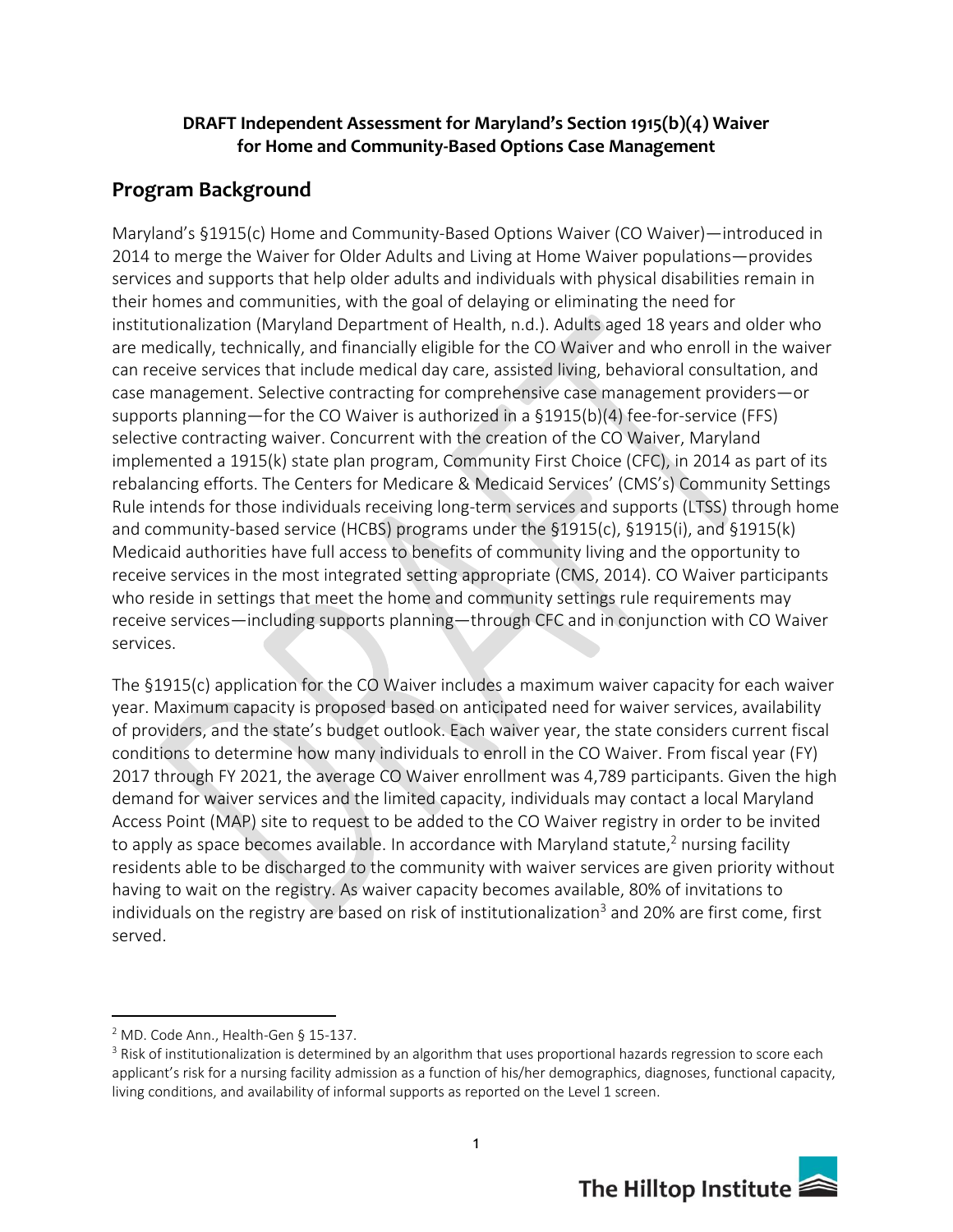Under the §1915(b)(4) authority, The Maryland Department of Health (the Department) implemented FFS selective contracting for supports planning services for the CO Waiver. Area Agencies on Aging (AAAs) serve as designated waiver case management and supports planning providers for services rendered through the §1915(c) authority.<sup>4</sup> In addition to AAAs, the Department may also initiate a competitive selection process to identify additional provider agencies and offer a choice of at least two agencies within each region.<sup>5</sup> The competitive solicitation process is intended to ensure the selection of qualified providers who demonstrate that they have established infrastructure, staffing capacity, and policies to meet the regulatory quality requirements and capacity needs of a particular service area. Supports planning services are provided to several HCBS programs that utilize the same provider pool. The state has multiple §1915(b)(4) waivers to allow for selective contracting for different authorities. Supports planning capacity is evaluated at the system level to ensure adequate access.

The Department closely monitors supports planning agencies, conducting a minimum of monthly reviews using a web-based LTSS tracking system, *LTSSMaryland*, with the aim of ensuring adequate capacity in all service areas for program participants. While agencies are approved to serve a maximum number of participants when initially enrolled, they may request the Department's approval to increase the number of participants they serve as the number of applicants and participants fluctuate. CO Waiver applicants may choose a supports planning agency or are auto-assigned through *LTSSMaryland* if no selection is made. Once assigned, supports planners must maintain regular contact with participants to ensure that their needs are being met with the services and supports outlined in their plan of service (POS). Participants can elect to change supports planner providers and are directed to options on how to initiate the change. Provider assignment and contact with participants is tracked by the Department using *LTSSMaryland*. The ongoing monitoring of provider agencies is intended to ensure adequate provider capacity throughout service regions and verify that agencies have the bandwidth to provide waiver participants with sufficient and timely access to services.

Provider agencies are responsible for administering supports planning to applicants and participants of the CO Waiver, including, at minimum, conducting the annual redetermination for waiver participants. Three separate supports planning service procedure codes are used to capture administrative (W5525), comprehensive (W5524), and ongoing (W0199) CO Waiver supports planning activities. Supports planners are required to utilize *LTSSMaryland* to track all billable activities and are to include descriptions of ongoing activities for CO Waiver participants, actions taken, outcomes, and planned follow-up. Supports planning activities are billed directly from *LTSSMaryland* in 15-minute units of service. *LTSSMaryland* is programmed to match the entered activity type to the specific supports planning procedure code assigned to that activity for billing purposes and submit to the Maryland Medicaid Management Information System (MMIS2) for billing and payment. In accordance with the Code of Maryland Regulations (COMAR)

<https://health.maryland.gov/mmcp/waiverprograms/Documents/2017%20Supports%20Planning%20Solicitation.pdf> and Amended 2020 - [Comprehensive Case Management and Supports Planning](https://health.maryland.gov/mmcp/longtermcare/SiteAssets/Pages/CFC-Provider-Information/Amended%202020%20-%20Comprehensive%20Case%20Management%20and%20Supports%20Planning%20Services.pdf) Services.pdf (maryland.gov) for most recent solicitations.



<sup>&</sup>lt;sup>4</sup> See [Home and Community Based Options Waiver \(HCBOW\) \(MD-02\) | Medicaid](https://www.medicaid.gov/medicaid/section-1115-demo/demonstration-and-waiver-list/81976)

<sup>5</sup> See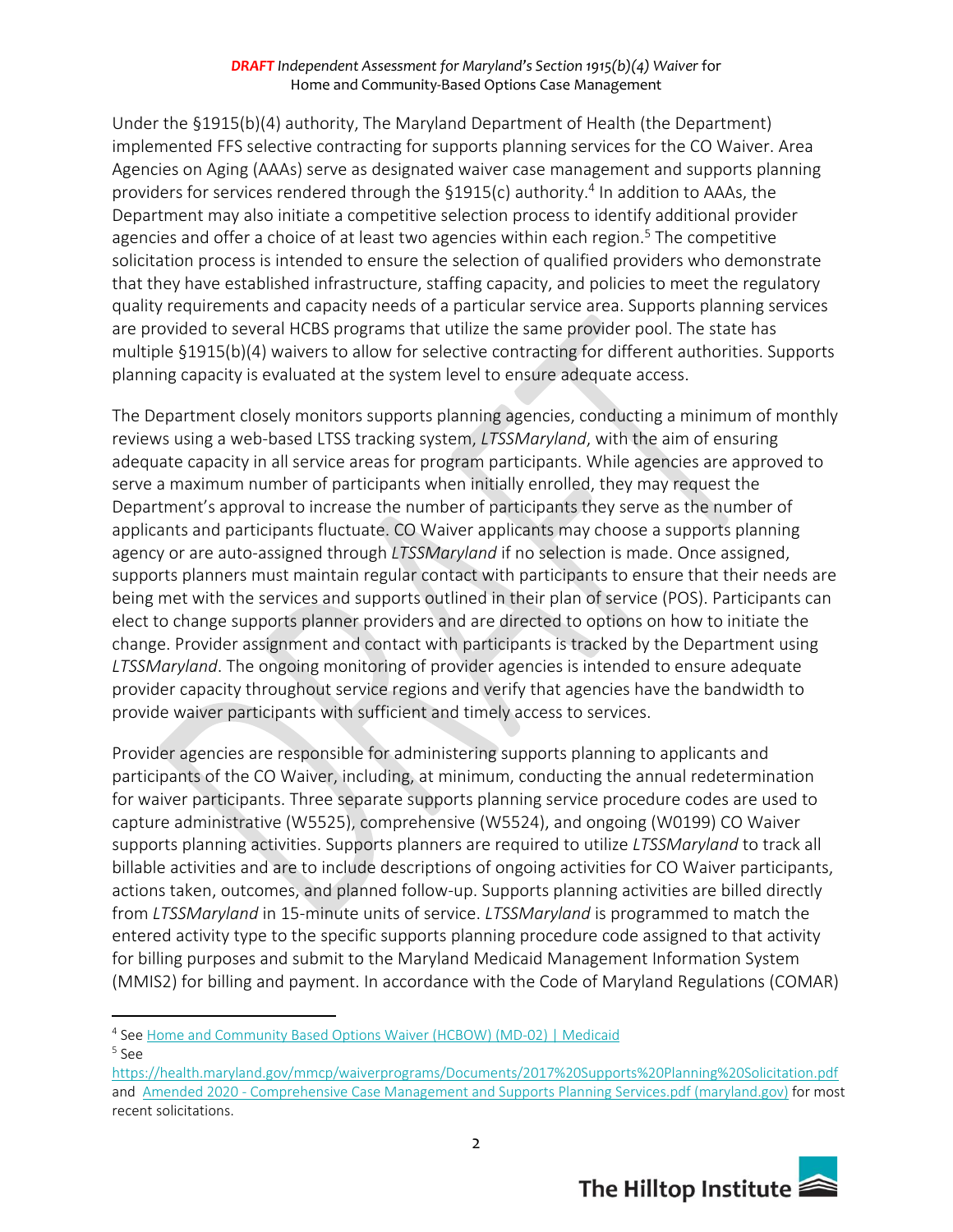10.09.54.22, the Department publishes a fee schedule with supports planning rates at least annually. The FFS unit rate for supports planning services is the same for administrative, comprehensive, and ongoing supports planning.

Supports planners provide ongoing coordination of community services and supports to waiver participants and develop a person-centered, comprehensive plan for community living. Qualified providers with extensive knowledge of local and national service systems are expected to assist individuals in either successfully transitioning out of institutional settings into the community or remaining in the community where they can continue to receive essential services, often at lower costs. The §1915(b)(4) FFS selective contracting waiver is subject to federal requirements for an independent assessment that considers the impact of the waiver on access, quality, and cost effectiveness of the services provided to program participants (U.S. Department of Health & Human Services, 1998).

# **Section 1915(b)(4) Waiver**

The Department engaged The Hilltop Institute at the University of Maryland, Baltimore County as the entity to complete the federally mandated independent assessment as part of the §1915(b)(4) waiver renewal. This independent assessment focuses on case management services (also referred to as supports planning services) received by CO Waiver participants in the last approved waiver period— FY 2017 (quarters 2-4) through FY 2021—and follows guidelines established by CMS titled "Independent Assessment Requirements for Section 1915(b) Waiver Programs: Guidance to States" (U.S. Department of Health & Human Services, 1998). These guidelines delineate the process by which states shall choose appropriate independent assessment entities and the content that must be addressed in the assessment. Accordingly, this independent assessment provides a summary of findings related to the experience of individuals receiving supports planning services through the CO Waiver between FYs 2017 and 2021 in three specific areas: access to services, quality of services, and cost effectiveness. The section on access focuses on the processes in place for assessing provider capacity, the solicitation of new providers, overview of provider capacity monitoring, demographic composition of CO Waiver participants, and education and customer service information. The section on quality discusses the processes in place for monitoring supports planning services in adherence to program policies and examines trends in quality measures during the study period. Finally, the section on cost effectiveness reviews the predicted utilization and costs of services that were the basis of the waiver application compared to the actual experience for the waiver period to verify that the implementation of selective contracting did not cause expenditures to be higher than they would without the waiver.

# **Methodology and Resources**

Hilltop developed a strategy and detailed approach to analyze and address each of the required areas of the independent assessment per the CMS guidelines. Subject matter experts at Hilltop including a team of health care policy analysts with a diverse background and expertise in Maryland's Medicaid and LTSS policy—worked with the Department to identify and collect the

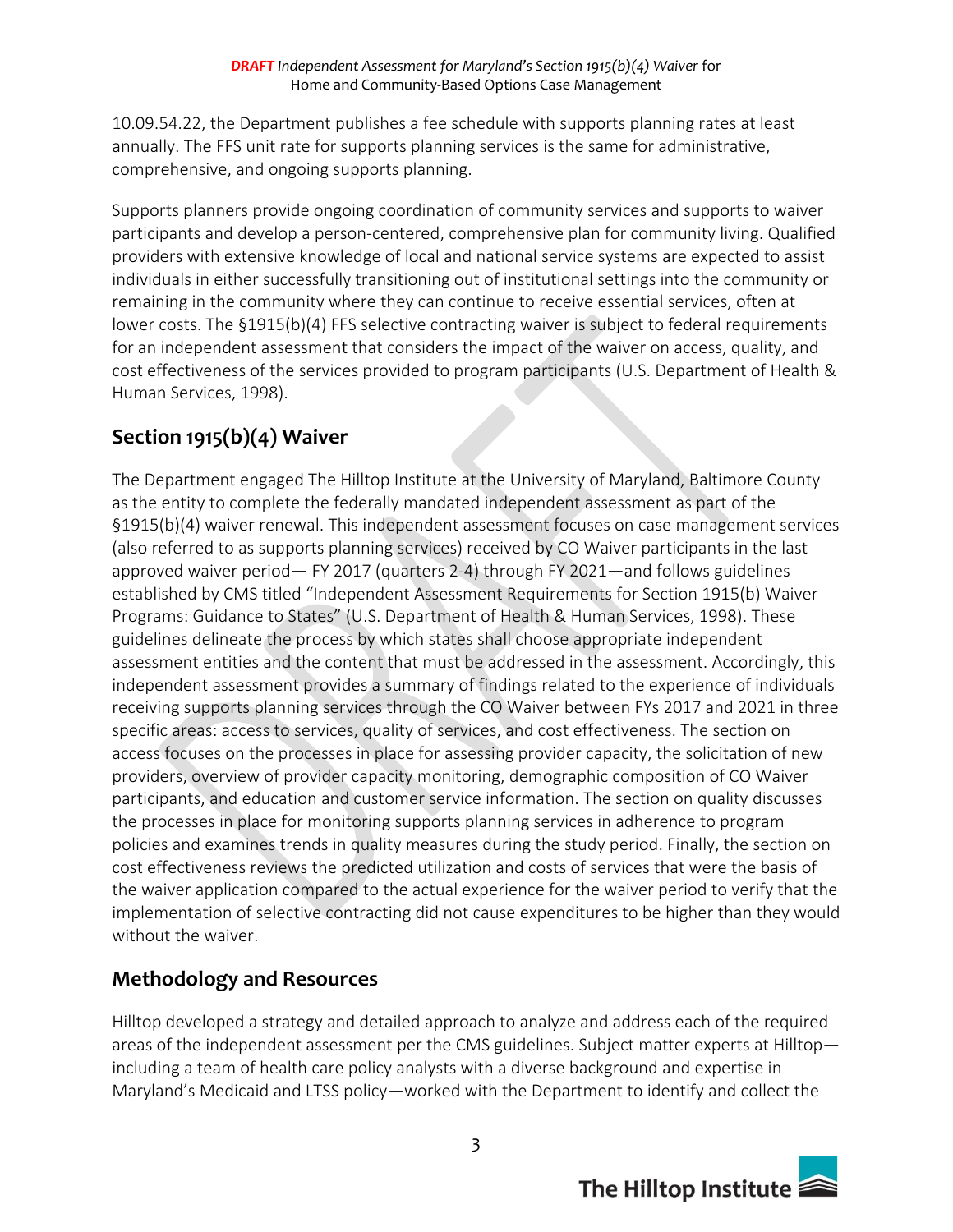information and resources necessary to complete the analyses of access, quality, and cost effectiveness.

Hilltop's approach to the independent assessment leverages the existing body of data while managing a number of limitations unique to Maryland's experience with the CO Waiver:

- Maryland selectively contracted for supports planning services for the two waivers that were merged to create the CO Waiver in 2014. This limits a true pre- and post- 1915(b) comparison.
- **•** The Department has experienced turnover in most key positions responsible for the CO Waiver §1915(b)(4) since the approval of the current application in 2016
- CMS' approved renewal of Maryland's CO Waiver suggests that Maryland meets the minimum standards for access and quality in HCBS services under the CO Waiver

Additionally, there were limitations based on the available federal guidance:

- Federal §1915(b)(4) independent assessment report guidelines were last updated nearly two decades ago, focus on managed care programs, and do not address FFS selective contracting waivers, such as Maryland's supports planning services for CO Waiver participants
- Federal independent assessment guidance has not been updated to reflect the new fiveyear waiver approval and renewal option for 1915(b) waivers and only requires review of the first year of the initial waiver period

Hilltop's analytical approach involved synthesizing data and information from a variety of sources, including the approved application for §1915(b)(4) Waiver FFS Selective Contracting Program, the approved §1915(c) CO Waiver application, Comprehensive Case Management and Supports Planning Services provider solicitations released during the study period, CO Waiver Evidentiary Report Data for FYs 2017 to 2020, and reports from the Department pertaining to the quality oversight of providers (see Appendix A). Additionally, Hilltop used *LTSSMaryland* tracking system data to identify metrics related to provider access, quality monitoring, and the demographic composition of program participants along with utilization and expenditure data from MMIS2. Hilltop compiled documentation and data from the referenced sources, completed a thorough review, and synthesized information to be included in the three sections of this independent assessment (i.e., Access, Quality, and Cost Effectiveness) as outlined and required in the CMS guidance. When necessary, Hilltop engaged the Department's Office of Long-Term Services and Supports (OLTSS) to request further documentation, additional information, and clarification.

Hilltop's approach to the independent assessment was designed to capture the impact that selective contracting for supports planning services has on access, quality, and cost effectiveness. The following sections outline Hilltop's analysis, including points of strength and recommendations for improvement.

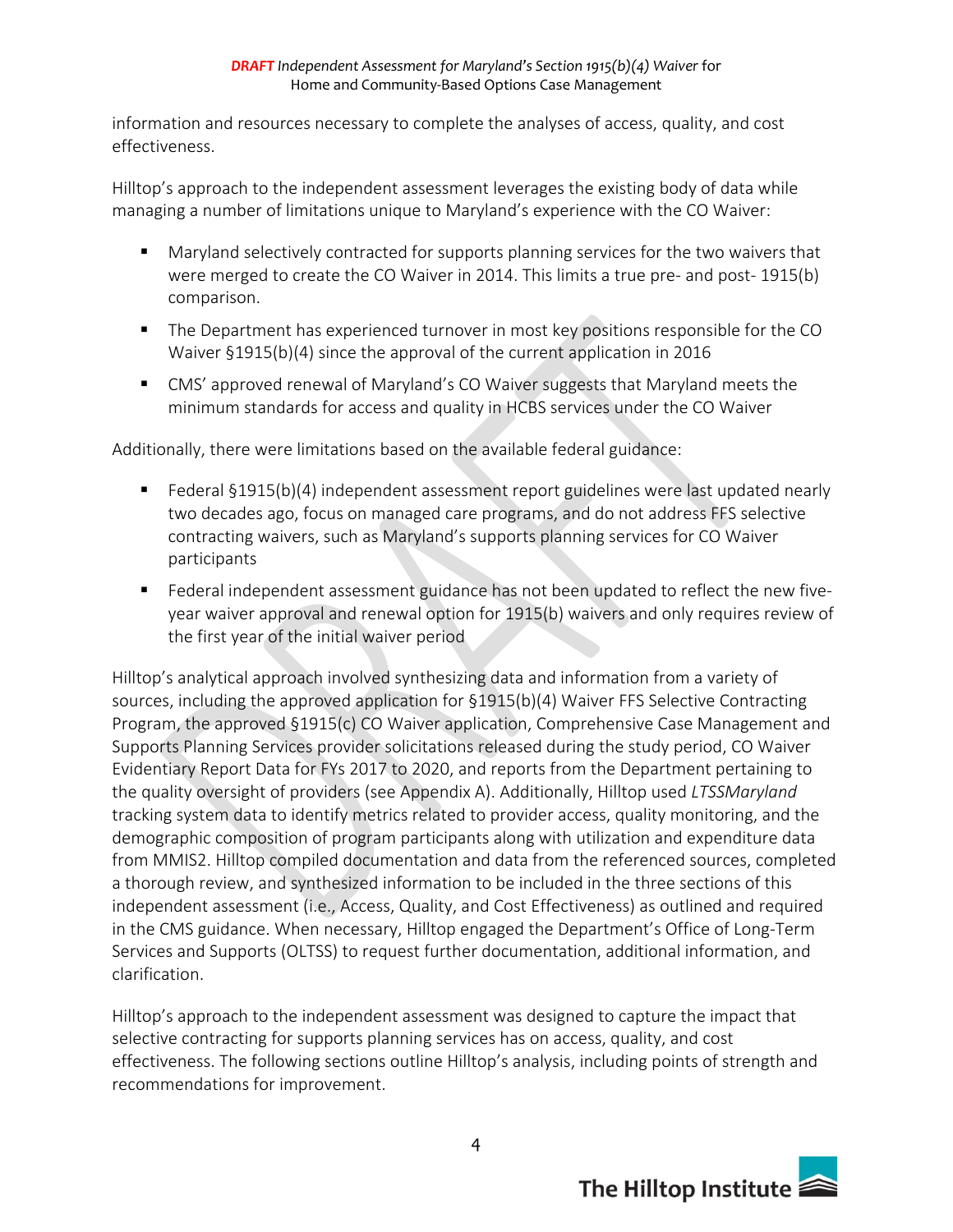# **Access to Care**

Designated and selectively contracted supports planning providers are required to maintain adequate staffing, adhere to timelines for providing services, and ensure that applicants and participants receive services as outlined in their POS. The following sections describe the processes in place for monitoring access to services, as well as descriptive findings related to access and the demographic composition of CO Waiver participants.

### *Assessing and Monitoring Capacity Needs*

Hilltop's review of system provider capacity provides insight into access to supports planning services for CO Waiver applicants and participants. OLTSS reported conducting a monthly review of provider capacity across all programs using the *LTSSMaryland* tracking system. A report in *LTSSMaryland* titled "Supports Planning Agency (SPA) Capacity Report" produces a current (i.e., as of the time it is initiated) list of supports planning agencies along with their maximum approved participant capacity, total number of assignments, and capacity remaining. A second report titled "Supports Planning Agency – Clients Remaining Pending Beyond Effective Date Report" shows all applicants and participants who are pending a supports planning agency assignment beyond the effective date of 21 days from program enrollment or referral, the established maximum number of days by which an individual should choose or be assigned a provider. Because this second report shows the number of referred participants who are awaiting an agency assignment, it provides insight into current and potential future capacity needs to ensure adequate access to services in all regions. The Department used both reports to monitor system capacity needs by service area, initiate discussions about the potential expansion of provider capacity, and determine the need for solicitation of new providers. While Hilltop was able to verify the reports in *LTSSMaryland*, documentation of historical reports—trending or tracking of capacity over time—were not available from the Department.

### *Provider Capacity*

As part of the required workplan, providers must specify the number of participants they intend to serve. The Department approves capacity based on provider size and number of potential participants in the service area. The approved application for §1915(b)(4) Waiver FFS Selective Contracting Program<sup>6</sup> states that providers must "hire and train a sufficient number of supports planners to maintain a staff such that the minimum case ratio is one (1) supports planner to 20 applicants/participants and the maximum case ratio is one (1) supports planner to 55 applicants/participants." The Department, as well as providers, regularly monitor staffing ratios. Moreover, providers are required to notify the Department if they require changes in capacity so that the Department may assess the need for adjustments to capacity caps. OLTSS reported that each agency is required to submit a Quality Assurance Plan, which outlines how the agency will monitor and ensure the hiring and training of a sufficient number of supports planners to

<sup>6</sup> See https://www.medicaid.gov/Medicaid-CHIP-Program-Information/By-Topics/Waivers/Downloads/MD\_Older-Adult-Waiver\_MD-02.pdf

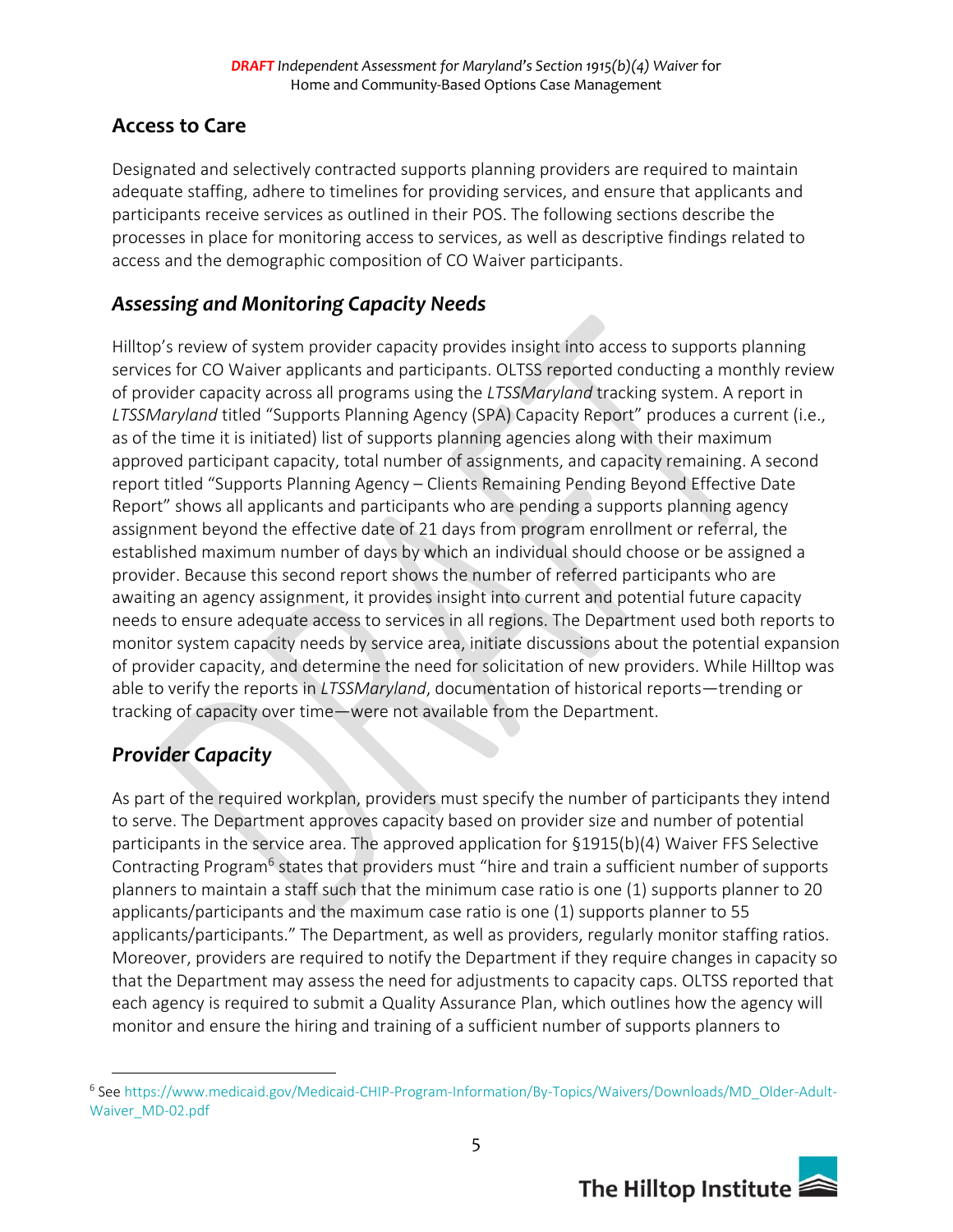maintain a staff to case ratio in line with the requirements outlined in the solicitation. Agencies are required to rectify any changes in staffing ratios that are reported to the Department and adjust their case ratios appropriately. During an annual audit process, each agency's capacity is assessed by the Department to ensure that agencies meet the minimum to maximum case ratios. Through this process, the Department and providers both monitor that there is a sufficient supply of supports planners to serve program participants.

During the waiver period, the Washington County Commission on Aging, Inc., submitted written notice to the Department of their intent to terminate the provider agreement and supports planning services. Effective March 25, 2021, the Washington County Commission on Aging, Inc. – -a designated AAA—was no longer a provider of supports planning services. The Washington County Commission on Aging followed the outlined provider termination and transition plan requirements in section 3.10 of the Comprehensive Case Management and Supports Planning Services provider solicitation. OLTSS provided documentation of the approved transition plan along with monitoring activities to ensure that all participants assigned to the agency were transitioned to a new supports planning provider with no interruption in services.

### *Solicitation of New Providers*

OLTSS periodically releases solicitations<sup>7</sup> requesting responses from qualified providers to provide case management and supports planning services for participants of HCBS programs, including the CO Waiver. Hilltop's review of solicitation documents provided evidence of a clearly outlined process and well-defined provider requirements, policies, and quality monitoring activities. Solicitations call for interested providers to serve eight regions: 1) Western Region,<sup>8</sup> 2) Northern Region,<sup>9</sup> 3) Eastern Region,<sup>10</sup> 4) Southern Region,<sup>11</sup> 5) Baltimore City, 6) Baltimore County, 7) Montgomery County, and 8) Prince George's County. While Baltimore City and Baltimore, Montgomery, and Prince George's Counties are listed separately, these large metropolitan jurisdictions also fall within the four primary regions of the state. Throughout this report, we refer to eight distinct regions and account for providers and participants for each of the eight separately to ensure unduplicated reporting. Multiple providers may be selected to serve one or more of the eight regions, and proposals for each region are evaluated independently by a selection committee. The Department requests that interested providers demonstrate minimum experience and capabilities, including at least two years of experience providing services to individuals with complex medical/behavioral needs and knowledge of the resources available to those individuals. Additionally, interested providers should have experience working with Medicare and/or private insurance programs in conjunction with Medical Assistance programs. The Department also highlights a number of highly desirable

<sup>&</sup>lt;sup>11</sup> Anne Arundel, Calvert, Charles, Prince George's, and St. Mary's Counties



<sup>&</sup>lt;sup>7</sup> See<https://health.maryland.gov/mmcp/waiverprograms/Documents/2017%20Supports%20Planning%20Solicitation.pdf> and Amended 2020 - [Comprehensive Case Management and Supports Planning Services.pdf \(maryland.gov\)](https://health.maryland.gov/mmcp/longtermcare/SiteAssets/Pages/CFC-Provider-Information/Amended%202020%20-%20Comprehensive%20Case%20Management%20and%20Supports%20Planning%20Services.pdf) for most recent solicitations.

<sup>8</sup> Allegany, Carroll, Frederick, Garrett, Howard, Montgomery, and Washington Counties

<sup>&</sup>lt;sup>9</sup> Baltimore City, Baltimore County, and Harford County

<sup>&</sup>lt;sup>10</sup> Caroline, Cecil, Dorchester, Kent, Queen Anne's, Somerset, Talbot, Wicomico, and Worcester Counties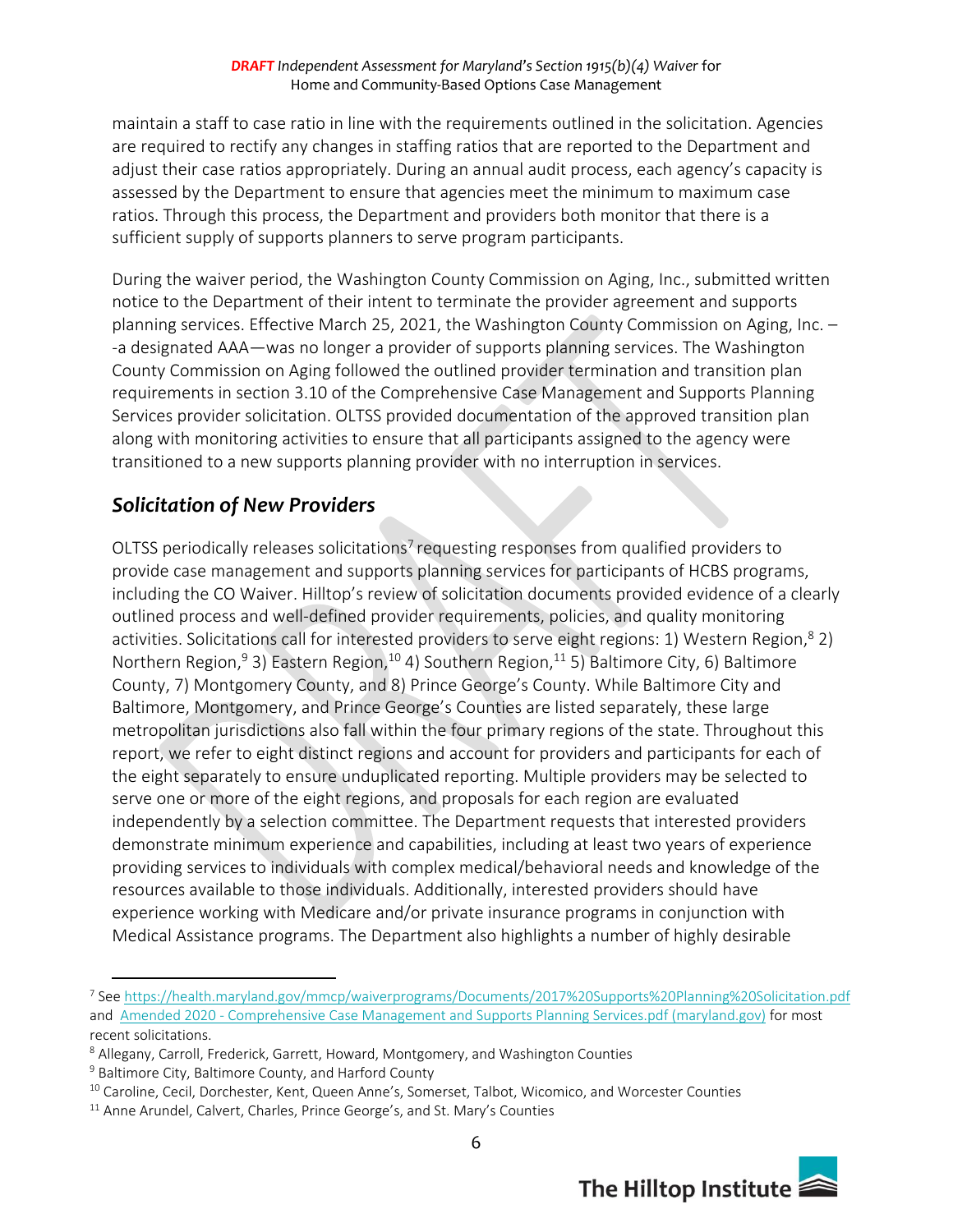applicant qualifications, such as experience with transitioning older adults and individuals with disabilities from institutions to the community. The solicitation documents detail the steps applicants must take to become providers, including programmatic, staffing, infrastructure, and service delivery requirements. Prospective providers have the opportunity to attend an information-sharing Pre-Proposal Conference prior to submitting a completed proposal. Providers who respond to the solicitation and are selected can expect to establish a Medicaid provider agreement with the Department.

Response to the solicitation consists of a technical proposal detailing written responses to the requirements outlined in the solicitation. A committee evaluates responses to the solicitation based on established criteria, ordered by importance: 1) the quality of the proposed workplan as it pertains to performing the duties outlined in the agreement, 2) the provider's qualifications and experience, including whether the provider meets minimum qualifications, desired qualifications, and the scope of their experience providing case management/supports planning services to similar populations, and 3) the experience and qualifications of the proposed staff. The committee may reach out to applying providers to request additional information. The committee then ranks each qualified proposal, sometimes selecting one or more applicants to provide services in the same region. The committee reviews proposals for each region individually. The *Maryland Procurement Manual* establishes criteria for the composition of the evaluation committee (State of Maryland, 2019). Individuals are selected to serve on the evaluation committee based on expertise, diversity in perspectives, absence of biases and conflicts of interests, and availability to commit time to their duties.

A Pre-Proposal Conference provides an opportunity for the Department to address questions from prospective providers and disseminate general information about the solicitation and selection of new comprehensive supports planning agencies. A single provider may submit a single proposal for multiple regions but should not submit multiple proposals for a single region. Providers who submit a proposal in response to the solicitation agree to comply with all established requirements denoted in the solicitation document, those noted in the Medicaid Provider Agreement, and all applicable regulations set forth in COMAR 10.09.20, 36, 54, 81 and 84, as well as CO Waiver program policies. The agreement between providers and the Department may be terminated at any time by the Department or by providers no less than six months from the end of the agreement. Providers wishing to prematurely withdraw from the agreement must develop a transition plan that clearly delineates practices for enrolling program participants with new providers and transition files in a Health Insurance Portability and Accountability Act of 1996 (HIPAA)-compliant manner.

### **Provider Solicitations During the Study Period**

During the study period (i.e., FY 2017 through FY 2021), there were two cycles of requests for proposals of new providers: one in calendar year (CY) 2017 and one in CY 2020. Table 1 shows the enrolled supports planning agencies and corresponding service areas in CYs 2017 and 2020. There were five agencies in CY 2017 and six agencies in CY 2020, in addition to each jurisdiction's AAA. The 2017 solicitation cycle resulted in one newly enrolled agency (i.e., Service Coordination

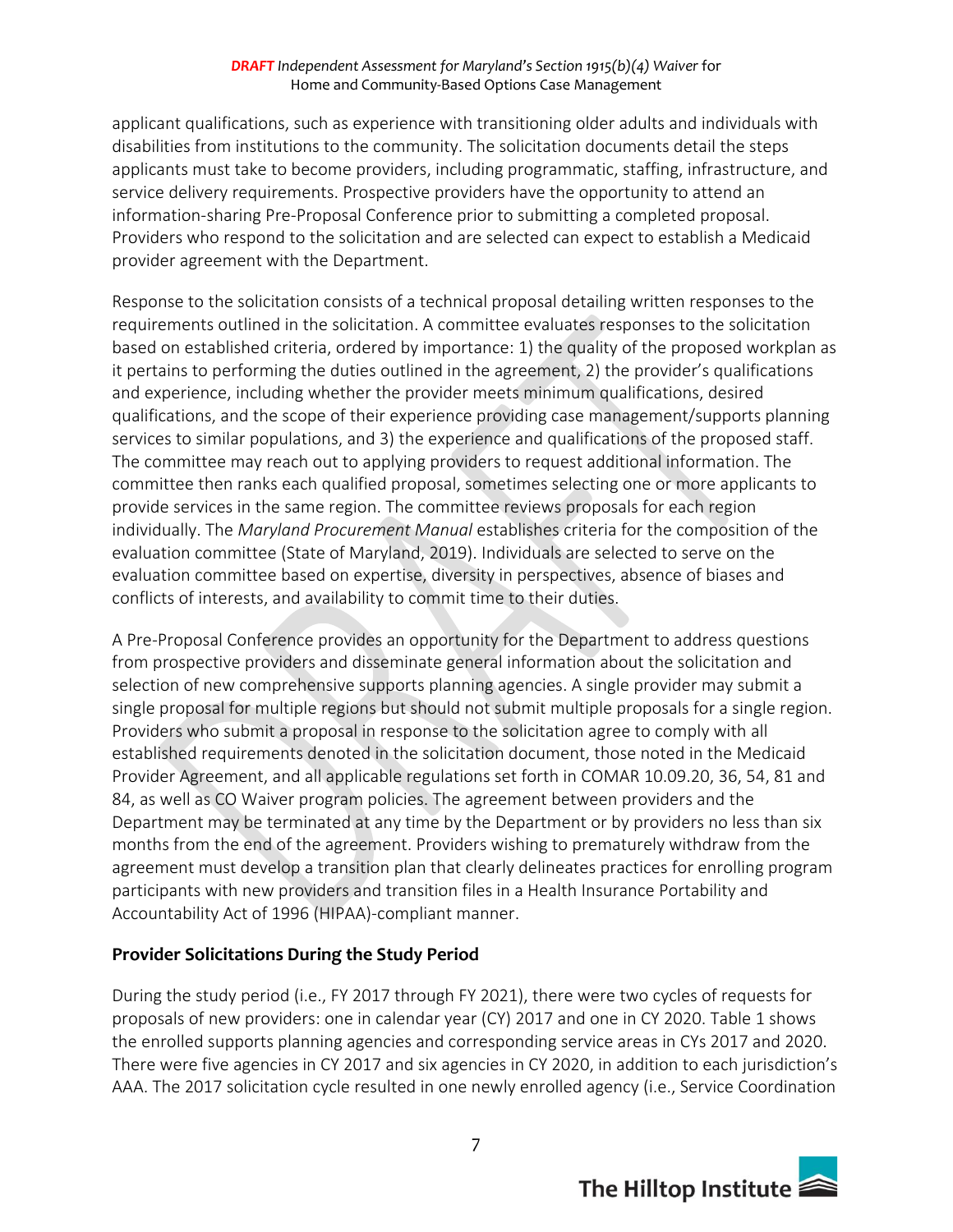Inc), while the 2020 solicitation cycle resulted in three new agencies, none of which began active enrollment as of the study period.

| <b>Supports Planning Agency</b>                       | <b>Service Area</b>                        |
|-------------------------------------------------------|--------------------------------------------|
| <b>CY 2017</b>                                        |                                            |
| Area Agencies on Aging                                | Statewide                                  |
| Bay Area Center for Independent Living                | Eastern Region                             |
|                                                       | <b>Baltimore City;</b>                     |
|                                                       | Baltimore, Prince George's, and Montgomery |
|                                                       | Counties;                                  |
|                                                       | and the Southern, Northern, and            |
| <b>Beatrice Loving Heart</b>                          | <b>Western Regions</b>                     |
| Independence Now                                      | <b>Montgomery County</b>                   |
| Medical Management and Rehabilitation Services        | Statewide                                  |
| The Coordinating Center                               | Statewide                                  |
| <b>CY 2020</b>                                        |                                            |
| Area Agencies on Aging                                | Statewide                                  |
| Bay Area Center for Independent Living                | <b>Eastern Region</b>                      |
|                                                       | <b>Baltimore City;</b>                     |
|                                                       | Baltimore, Prince George's, and Montgomery |
|                                                       | Counties;                                  |
|                                                       | and the Southern, Northern, and            |
| <b>Beatrice Loving Heart</b>                          | <b>Western Regions</b>                     |
| Independence Now                                      | <b>Montgomery County</b>                   |
| <b>Medical Management and Rehabilitation Services</b> | Statewide                                  |
| The Coordinating Center                               | Statewide                                  |
|                                                       | <b>Baltimore City;</b>                     |
|                                                       | Baltimore, Prince George's, and Montgomery |
|                                                       | Counties;                                  |
|                                                       | and the Southern, Northern, and            |
| Service Coordination Inc                              | <b>Western Regions</b>                     |

#### **Table 1. Supports Planning Agencies and Corresponding Service Areas, CYs 2017 and 2020**

Source: Provider Solicitation documents for 2017 and 2020

### **System Capacity Monitoring**

Table 2 shows the maximum approved client capacity by service region from the "SPA Capacity Report" the Department uses to track the maximum approved client capacity across the different providers and jurisdictions. The report produces figures for a point in time (i.e., as of the time the report is produced); as such, it is limited to approved capacity in June 2021, the last month of the study period. As of June 2021, the maximum approved capacity of supports planning agencies across all service regions in Maryland was 15,899. <sup>12</sup> Baltimore City had the largest capacity at 3,685 (23.2%), followed by Baltimore County at 2,453 (15.4%) and

<sup>&</sup>lt;sup>12</sup> Because this report captures capacity at the end of the study period, former capacity for the Washington County AAA is not included in the count for the Western Region.

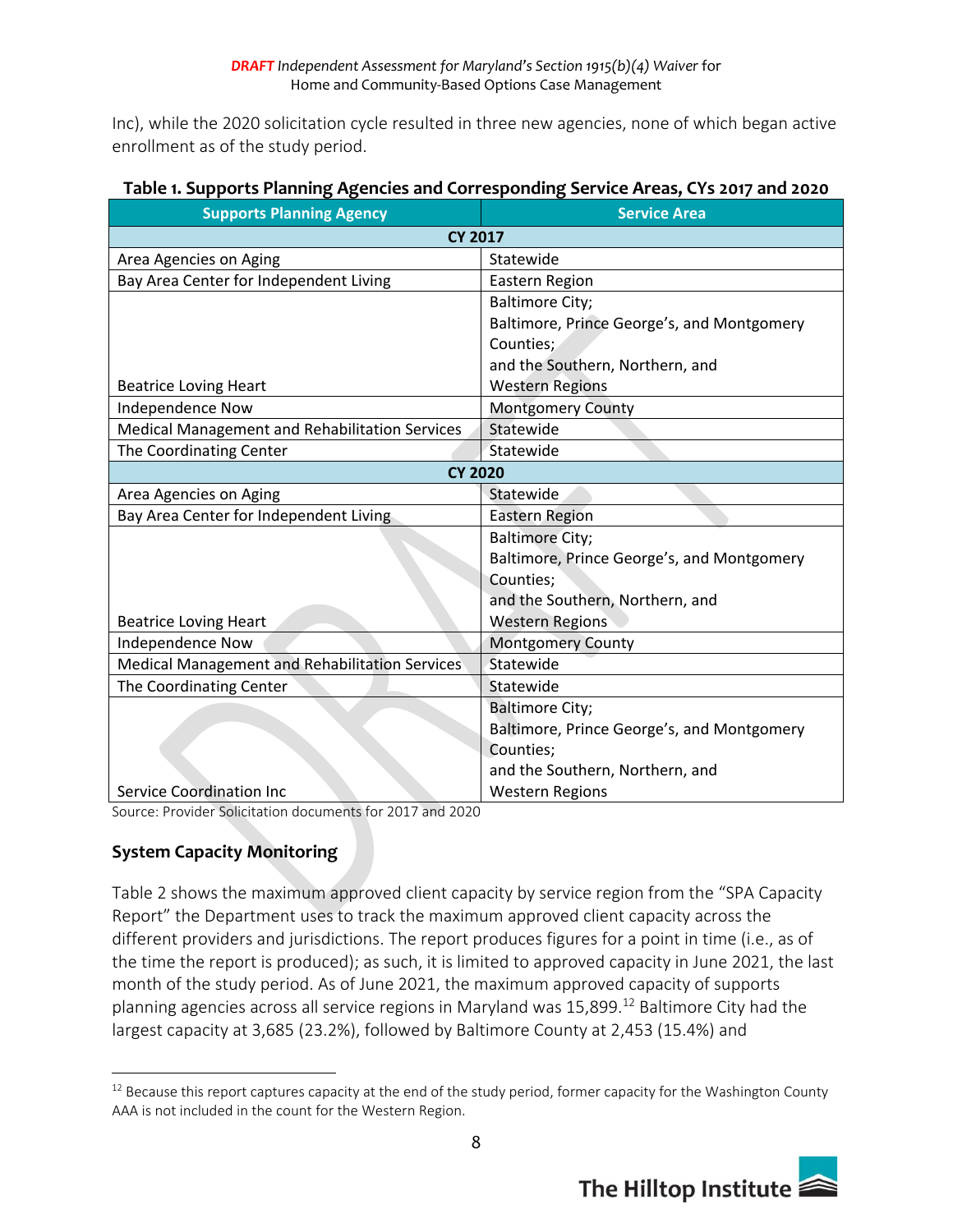Montgomery County at 2,420 (15.2%). The Northern Region had the smallest proportion of approved capacity—468 spots (2.9%)—followed by the Southern Region—1,459 (9.2%). Appendix B shows capacity by supports planning region and agency. Data points from this report are limited as there is no information regarding the number of applicants or participants by region or by program type to compare with the approved capacity and ensure timely access to services for CO Waiver participants specifically. Moreover, at the time that the *LTSSMaryland* report was created, one agency serving all but the Eastern Region was under a corrective action plan (CAP). In order to avoid the automatic enrollment of clients, agencies that are under a CAP are assigned a capacity of one in the *LTSSMaryland* tracking system until they reach remediation. Because the capacity of one for the agency under a CAP and that of providers competitively selected during the study period were excluded from this analysis, capacity is actually higher than reflected below in this report.

| <b>Supports Planning Agency Region</b> | <b>Approved Capacity</b> |        |  |  |
|----------------------------------------|--------------------------|--------|--|--|
|                                        | n                        | ℅      |  |  |
| <b>Western Region</b>                  | 1,915                    | 12.0%  |  |  |
| Northern Region                        | 468                      | 2.9%   |  |  |
| Eastern Region                         | 1,645                    | 10.3%  |  |  |
| Southern Region                        | 1,459                    | 9.2%   |  |  |
| <b>Baltimore City</b>                  | 3,685                    | 23.2%  |  |  |
| <b>Baltimore County</b>                | 2,453                    | 15.4%  |  |  |
| <b>Montgomery County</b>               | 2,420                    | 15.2%  |  |  |
| <b>Prince George's County</b>          | 1,854                    | 11.7%  |  |  |
| <b>Total</b>                           | 15,899                   | 100.0% |  |  |

### **Table 2. Maximum Approved Client Capacity for Providers by Service Region, June 2021**

### **Participants Pending Assignment**

Applicants and program participants who do not choose a provider within 21 days—as well as those who are not able to be auto-assigned by the system $13$ —are considered "pending assignment." Showing the number of clients pending assignment as of June 2021 (the last month of the study period), Table 3 signifies the number of applicants and participants who were not able to be served due to no available capacity in the system. Of the 555 clients pending a supports planning agency assignment in June 2021, over half (50.8%) were residents in the Western Region, followed by participants in Montgomery County (26.8%) and the Southern Region (8.8%). To address the need for access to services, the Department approved three new agencies during the 2020 solicitation cycle. As of the end of the study period, new providers have not begun providing services. Per OLTSS, new providers will begin active enrollment in fall 2021. One agency will serve CO Waiver applicants and participants statewide, one will do so in the Southern Region, and the third will serve individuals in Baltimore City and Montgomery, Prince George's, and Baltimore Counties.

<sup>&</sup>lt;sup>13</sup> Auto assignments cannot be made by the system if there are no providers in the service area with available capacity.

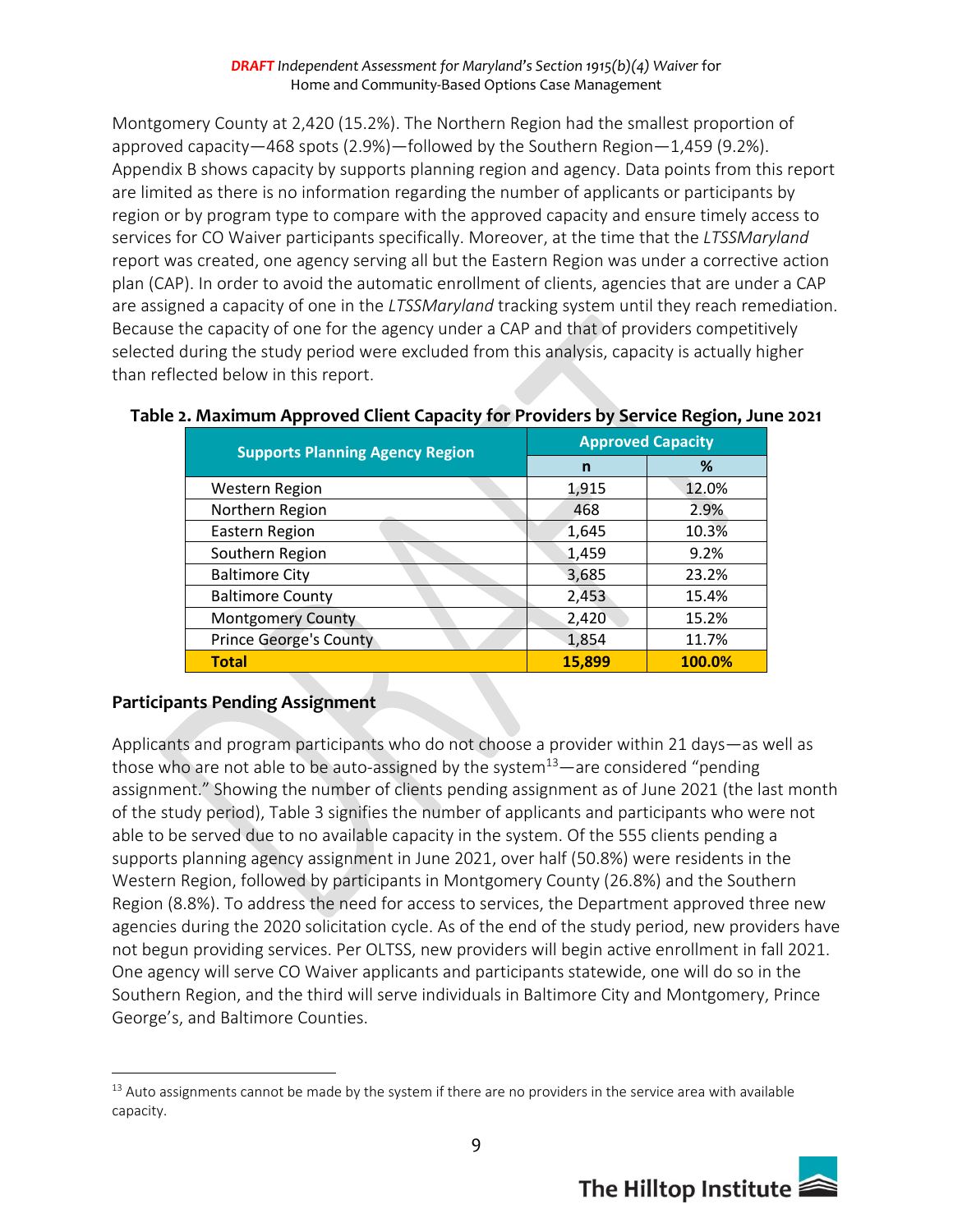| <b>Supports Planning Agency Region</b> | <b>Clients Pending Assignment Beyond Effective Day</b> |        |  |  |
|----------------------------------------|--------------------------------------------------------|--------|--|--|
|                                        | n                                                      | %      |  |  |
| <b>Western Region</b>                  | 282                                                    | 50.8%  |  |  |
| Northern Region                        | 36                                                     | 6.5%   |  |  |
| Eastern Region                         | $\ast$                                                 | $\ast$ |  |  |
| Southern Region                        | 49                                                     | 8.8%   |  |  |
| <b>Baltimore City</b>                  | $\ast$                                                 | $\ast$ |  |  |
| <b>Baltimore County</b>                | 37                                                     | 6.7%   |  |  |
| <b>Montgomery County</b>               | 149                                                    | 26.8%  |  |  |
| <b>Prince George's County</b>          | $\ast$                                                 | $\ast$ |  |  |
| <b>Total</b>                           | 555                                                    | 100.0% |  |  |

### **Table 3. Applicants Pending beyond Effective Day by Service Region, June 2021**

\*Cell values of 10 or less have been suppressed.

#### **Requests for Capacity Expansion**

While workplans specify the approved maximum capacity of applicants and participants, the Department does not limit supports planning agencies from increasing their service capacity indicated in the initial approved workplan. Agencies with enough staff to serve more waiver participants are encouraged to request Departmental approval of increases in their capacity. The Department reports providing a number of targeted training opportunities for new supports planners as agencies increase staffing capacity. Providers wishing to expand to new service areas where there is a need for services may submit a workplan amendment for review and approval by the Department. Per OLTSS, the Department engages in ongoing communication with providers wishing to expand capacity and makes approvals for expansion on a case-by-case basis. Agencies who are placed on a CAP or remediation plan may not request an increase in capacity expansion until their performance improves. Hilltop requested (but the Department was not able to provide) documentation or information about requests for capacity increases from designated or competitively selected providers during the waiver period.

#### *Participant Auto-Assignment*

CO Waiver applicants and participants have freedom of choice to select from approved supports planning agencies in their service region. Individuals can be connected with a supports planning agency through two avenues: self-selection or auto-assignment. Those who do not self-select a supports planning agency within 21 days of receiving a notice to make an election are autoassigned to a provider through the *LTSSMaryland* tracking system. This ensures that all applicants and participants can access essential supports planning services. Table 4 shows the number of applicants and participants auto-assigned to a provider in FY 2021 by each of the supports planning agency regions. A majority (25.4%) of auto-assignments occurred in Baltimore City, while Montgomery County had the fewest number of auto-assignments (2.3%) in FY 2021. Hilltop's review of these data in *LTSSMaryland* verified that the auto-assignment functionality was operating as designed; that is, participants who were prompted to select supports planning but did not self-select a supports planning agency were auto-assigned. This is a critical feature in the system to ensure that all individuals have access to a supports planner. While Hilltop was

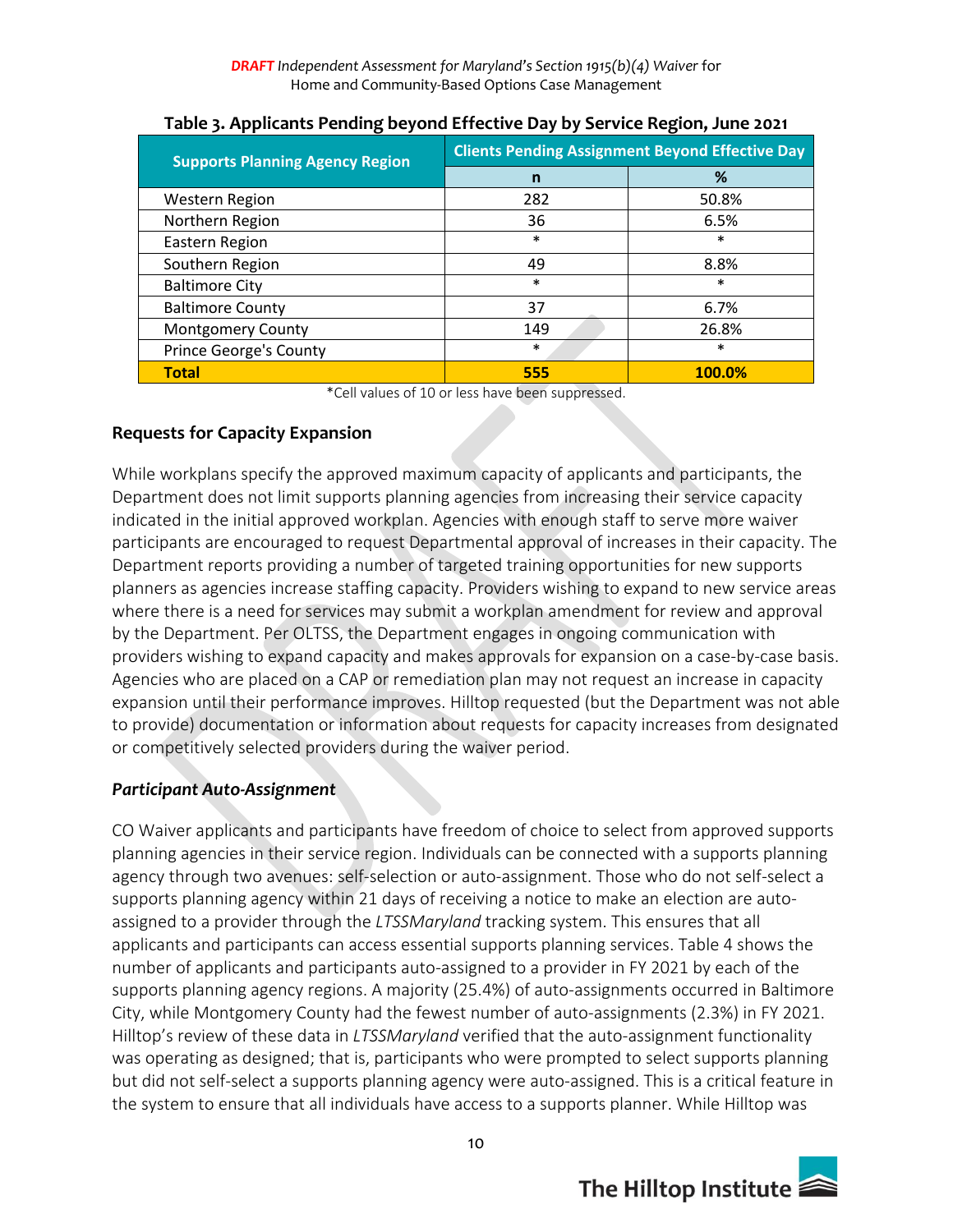able to verify that the functionality was operational, data points available in the system were limited. Reports did not include information at the program level or provide the total number of new applicants and participants in the fiscal year to provide the scale of auto-assignments versus self-selection.

| <b>Supports Planning Agency Region</b> | <b>Clients Auto-Assigned</b> |        |  |  |
|----------------------------------------|------------------------------|--------|--|--|
|                                        | n                            | %      |  |  |
| <b>Western Region</b>                  | 40                           | 7.2%   |  |  |
| Northern Region                        | 37                           | 6.6%   |  |  |
| Eastern Region                         | 115                          | 20.6%  |  |  |
| Southern Region                        | 58                           | 10.4%  |  |  |
| <b>Baltimore City</b>                  | 142                          | 25.4%  |  |  |
| <b>Baltimore County</b>                | 120                          | 21.5%  |  |  |
| <b>Montgomery County</b>               | 13                           | 2.3%   |  |  |
| <b>Prince George's County</b>          | 33                           | 5.9%   |  |  |
| <b>Total</b>                           | 558                          | 100.0% |  |  |

### **Table 4. Applicants Auto-Assigned to a Supports Planning Agency by the System, by Service Region, FY 2021**

# *Demographics of CO Waiver Participants*

Table 5 shows the demographic composition of the CO Waiver participants enrolled during quarters 2-4 of FY 2017 through FY 2021. A participant is anyone with an active waiver span (i.e., special program codes OAA, OAH, OHM, OAM) in MMIS2 during the fiscal year. A participant is given a waiver span after meeting technical, financial, and medical eligibility requirements. Hilltop identified and reviewed waiver participant information, including demographics, in MMIS2. Of the 4,919 identified CO Waiver participants in FY 2021, a majority (63%) were female, between the ages of 50 and 64 (22.2%) or 75 and 84 (22.2%), African American/Black (44.8%), and dually eligible for Medicare and Medicaid (85.3%). Baltimore City was the region with the most waiver participants (23.5%), while the Northern Region had the least number of participants (2.5%). The demographic composition of CO Waiver participants remained mostly consistent during the study period. From FY 2017 (quarters 2-4) to FY 2021, there was a slight increase in the number of female waiver participants, older individuals, racial/ethnic diversity, and those eligible for Medicare and Medicaid.

| Table 5. Demographic Characteristics of CO Waiver Participants, |
|-----------------------------------------------------------------|
| FY 2017 (Qtrs. 2-4) – FY 2021                                   |

|                                              |                                                |                                  | <b>Percentage of Total CO Waiver Participants</b> |                |                |  |  |  |  |  |
|----------------------------------------------|------------------------------------------------|----------------------------------|---------------------------------------------------|----------------|----------------|--|--|--|--|--|
| <b>Demographic</b><br><b>Characteristics</b> | <b>FY 2018</b><br>FY 2017,<br><b>Qtrs. 2-4</b> |                                  | <b>FY 2019</b><br>$(n=5,013)$                     | <b>FY 2020</b> | <b>FY 2021</b> |  |  |  |  |  |
|                                              | $(n=4,299)$                                    | $(n=4,528)$                      |                                                   | $(n=5,016)$    | $(n=4,919)$    |  |  |  |  |  |
| <b>Sex</b>                                   |                                                |                                  |                                                   |                |                |  |  |  |  |  |
| <b>Female</b>                                | 60.6%                                          | 61.0%<br>61.7%<br>62.4%<br>62.7% |                                                   |                |                |  |  |  |  |  |

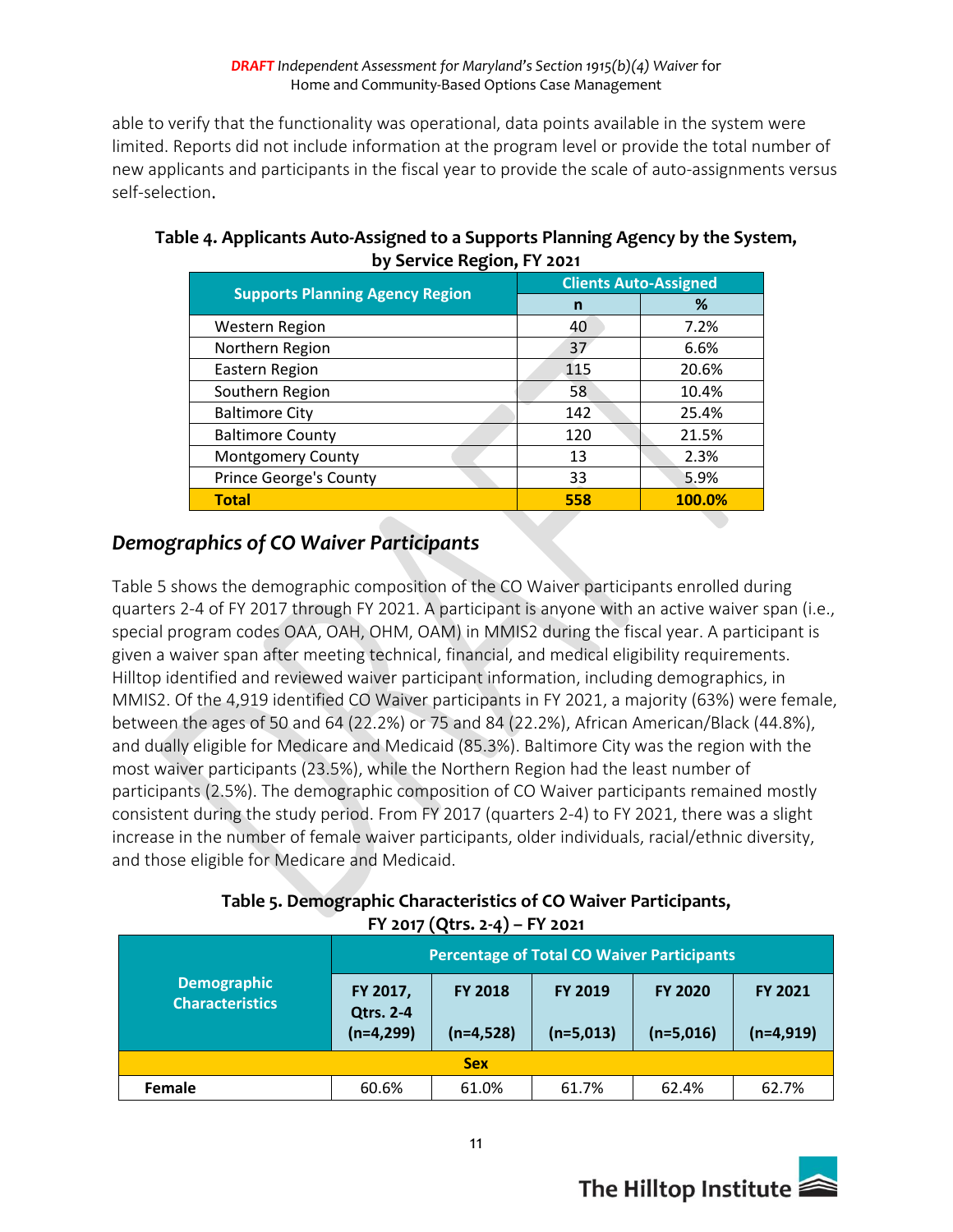|                                              |                                 |                                        | <b>Percentage of Total CO Waiver Participants</b> |             |             |
|----------------------------------------------|---------------------------------|----------------------------------------|---------------------------------------------------|-------------|-------------|
| <b>Demographic</b><br><b>Characteristics</b> | FY 2017,                        | <b>FY 2018</b>                         | FY 2019                                           | FY 2020     | FY 2021     |
|                                              | <b>Qtrs. 2-4</b><br>$(n=4,299)$ | $(n=4,528)$                            | $(n=5,013)$                                       | $(n=5,016)$ | $(n=4,919)$ |
| <b>Male</b>                                  | 39.4%                           | 39.0%                                  | 38.3%                                             | 37.6%       | 37.3%       |
|                                              |                                 | <b>Age Group (in Years)</b>            |                                                   |             |             |
| 18-49                                        | 10.8%                           | 10.6%                                  | 10.4%                                             | 9.8%        | 9.3%        |
| 50-64                                        | 25.9%                           | 24.8%                                  | 24.3%                                             | 23.4%       | 22.2%       |
| 65-74                                        | 20.7%                           | 21.3%                                  | 21.6%                                             | 21.6%       | 21.8%       |
| 75-84                                        | 21.2%                           | 22.0%                                  | 21.7%                                             | 22.1%       | 22.2%       |
| 85 and Older                                 | 21.3%                           | 21.3%                                  | 22.0%                                             | 23.1%       | 24.4%       |
|                                              |                                 | <b>Race/Ethnicity</b>                  |                                                   |             |             |
| White                                        | 43.5%                           | 42.8%                                  | 41.6%                                             | 40.6%       | 38.5%       |
| <b>African American/Black</b>                | 44.5%                           | 44.5%                                  | 44.5%                                             | 44.4%       | 44.8%       |
| <b>Asian</b>                                 | 3.3%                            | 4.0%                                   | 5.6%                                              | 6.5%        | 6.9%        |
| Hispanic/Latino                              | 1.0%                            | 0.9%                                   | 1.0%                                              | 1.0%        | 1.1%        |
| <b>Other</b>                                 | 7.7%                            | 7.8%                                   | 7.3%                                              | 7.5%        | 8.7%        |
|                                              |                                 | <b>Dual-Eligibility</b>                |                                                   |             |             |
| Dual                                         | 83.4%                           | 83.5%                                  | 84.2%                                             | 84.5%       | 85.3%       |
| <b>Non-Dual</b>                              | 16.6%                           | 16.5%                                  | 15.8%                                             | 15.5%       | 14.7%       |
|                                              |                                 | <b>Supports Planning Agency Region</b> |                                                   |             |             |
| <b>Western Region</b>                        | 12.0%                           | 11.9%                                  | 11.8%                                             | 12.0%       | 12.0%       |
| <b>Northern Region</b>                       | 2.0%                            | 2.1%                                   | 2.1%                                              | 2.1%        | 2.5%        |
| <b>Eastern Region</b>                        | 9.8%                            | 9.6%                                   | 9.2%                                              | 8.4%        | 8.0%        |
| <b>Southern Region</b>                       | 10.0%                           | 9.8%                                   | 9.2%                                              | 9.3%        | 9.0%        |
| <b>Baltimore City</b>                        | 23.7%                           | 23.5%                                  | 23.8%                                             | 23.3%       | 23.5%       |
| <b>Baltimore County</b>                      | 17.9%                           | 18.4%                                  | 18.2%                                             | 18.4%       | 18.0%       |
| <b>Montgomery County</b>                     | 12.7%                           | 13.0%                                  | 14.2%                                             | 14.6%       | 14.4%       |
| <b>Prince George's County</b>                | 11.3%                           | 11.0%                                  | 11.0%                                             | 11.4%       | 12.2%       |
| <b>Out of State</b>                          | 0.7%                            | 0.6%                                   | 0.5%                                              | 0.5%        | 0.4%        |

Note: Other Race = American Indian/Alaska Native, Native Hawaiian/other Pacific Islander, more than one race, and unknown. Western Region = Allegany, Carroll, Frederick, Garrett, Howard, and Washington Counties. Northern Region = Harford County. Eastern Region = Caroline, Cecil, Dorchester, Kent, Queen Anne's, Somerset, Talbot, Wicomico, and Worcester Counties. Southern Region = Anne Arundel, Calvert, Charles, and St. Mary's Counties. Participants in Baltimore City, and Baltimore, Montgomery, and Prince George's Counties are counted once in these regions and not included in their respective four major regions.

Source: *LTSSMaryland*

### *Summary of Access*

Under the §1915(b)(4) Waiver authority, AAAs and competitively selected agencies serve as designated supports planning providers for services rendered through the §1915(c) authority.

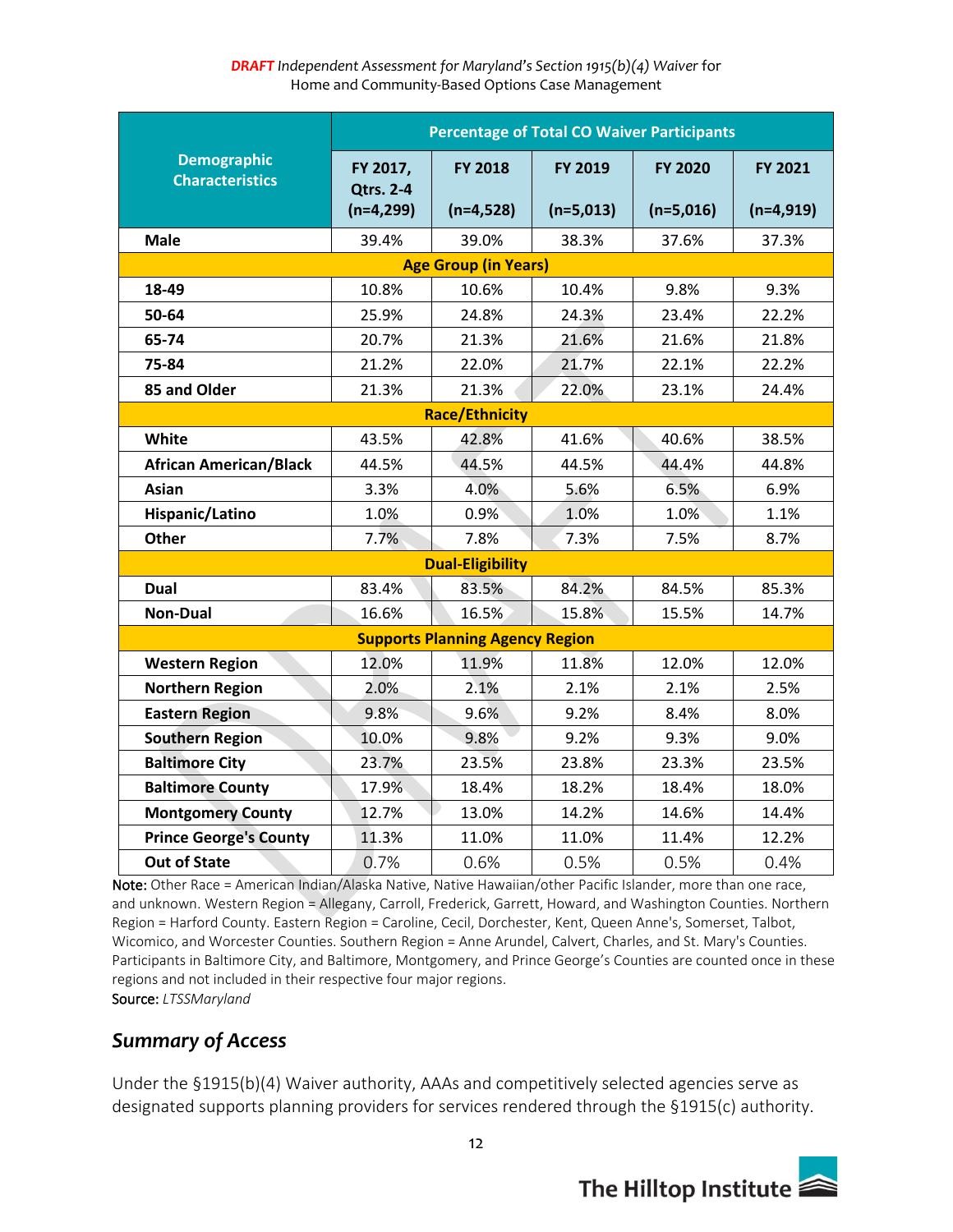The state has demonstrated that a clearly defined and established competitive solicitation process ensures the selection of qualified providers with demonstrated infrastructure, staffing capacity, and policies to meet the regulatory quality requirements. This process was executed twice during the current waiver period. The state has implemented policies and processes to closely monitor supports planning agency capacity across the system, conducting (at a minimum) monthly reviews using a web-based tracking system to ensure timely access to services and available capacity for all program applicants and participants. However, reports identified for monitoring lacked the ability to differentiate between programs, and OLTSS was not able to provide documentation of historical reports or tracking of reports that present point-in-time data.

This review—focused on access to supports planning services received by CO Waiver participants in the last approved waiver period (i.e., FYs 2017 through 2021)—shows an indication of need to expand the capacity of supports planning services in the state to ensure timely access to services. The Department has established protocols for monitoring system capacity but was not able to provide documentation on capacity and service impact monitoring for applicants and participants. Additionally, limited information was available on the quality monitoring and improvement strategies to ensure that participants waiting for a supports planning agency assignment due to no capacity in the service area did not have delays in accessing services. While OLTSS executed another competitive solicitation in 2020 and identified three supports planning providers, only one provider will serve in the area with the greatest identified unmet need. Per OLTSS, the new statewide provider was approved to have approximately 30 supports planners serving 1,000 participants across the state. Further information about the approved capacity for the newly selected providers or a service start date was not available upon request.

### *Recommendations for the Department*

- 1. The Department uses standard reports in *LTSSMaryland* to monitor system capacity for supports planning. Table 3 shows the number of participants pending supports planning agency assignment beyond 21 days of referral or program enrollment as of June 2021. Over half of those who are pending assignment (51%) are participants in the Western Region of the state. To improve access to services for participants, particularly those in the Western Region, the Department should develop a strategic plan targeting immediate capacity expansion.
- 2. The Department uses *LTSSMaryland* reports "SPA Capacity Report" and the "SPA Clients Remaining Pending Beyond Effective Date Report" for the monthly monitoring of provider capacity. Both reports produce point-in-time (i.e., as of the time the report is produced) metrics that assist the Department in making decisions about capacity expansion and the potential solicitation of new providers. While the reports produce meaningful metrics, both reports are limited in scope. The Department should consider expanding the scope of these reports to produce metrics for specified timeframes and by specific HCBS program (i.e., CO Waiver, CFC), agency, and region. In doing so, the Department may be able to evaluate trends in capacity over time and readily identify patterns in access across specific providers and jurisdictions.

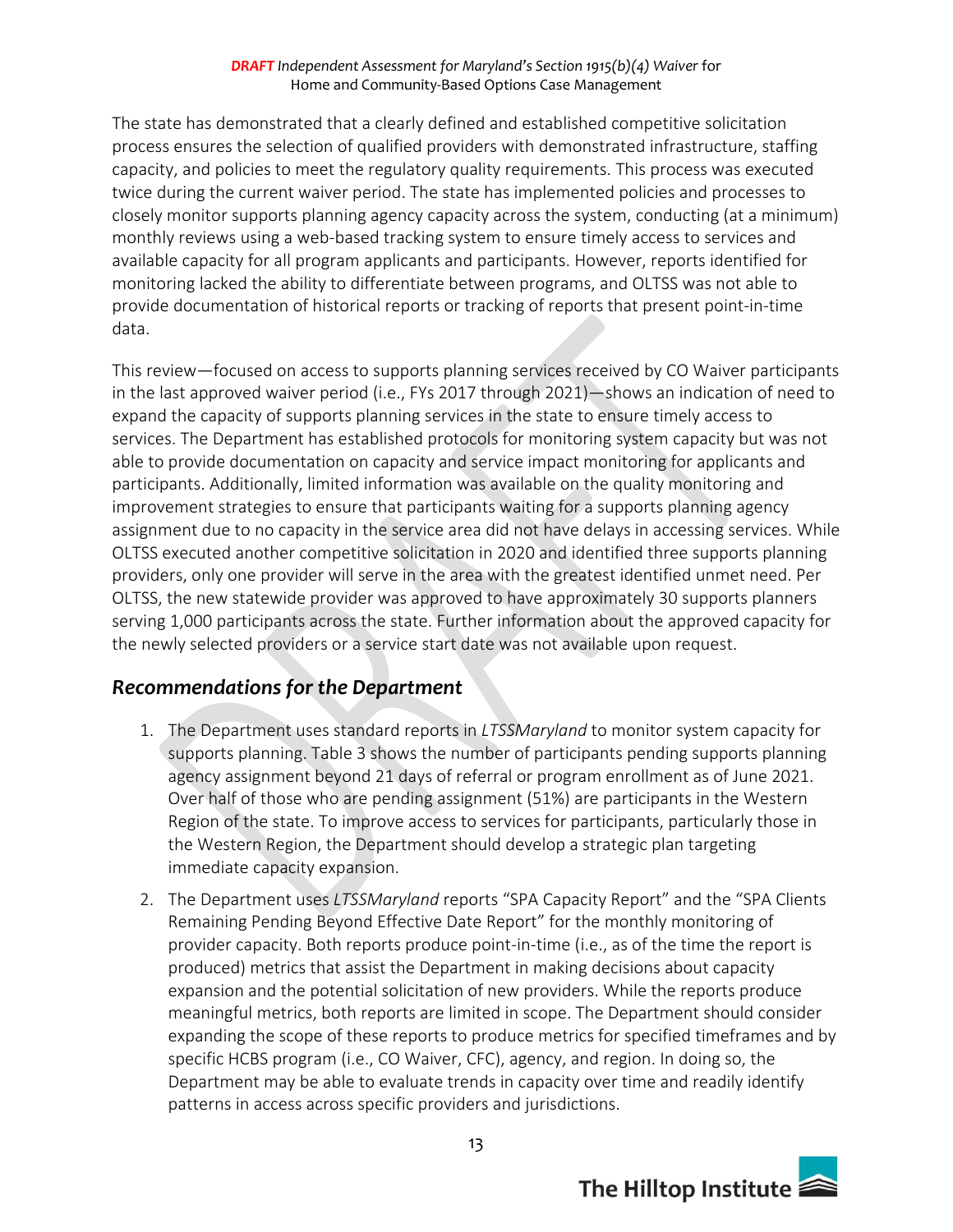3. Documentation of policies, processes, and outcomes of access and capacity monitoring were limited. The Department should establish a standard operating procedure manual to ensure that all monitoring and remediation activities are accomplished and documented as outlined in the approved §1915(b)(4) and §1915(c) waivers. A central repository for data would allow access across OLTSS and maintain data integrity through staff turnover.

# **Quality of Services**

Consistent with access standards set forth by CMS, quality standards for CO Waiver supports planning services are outlined in the provider solicitation, guided by state regulations, and embedded within the approved §1915(c) waiver assurances. Quality standards are overseen by the Department through regular monitoring and formal annual auditing. Hilltop reviewed the policies, guidelines, and available data pertaining to the quality of supports planning services during the study period. The following sections describe the CMS-required evidence-based standards, conditions mandated for supports planning service providers by COMAR, and the quality monitoring strategy outlined in the provider solicitation (including contract monitoring, auditing processes, and service provider requirements). These are all in place to ensure that supports planning agencies administer services that meet the highest quality standards. This independent assessment includes descriptive findings related to a select number of quality indicators.

### *CMS Waiver Program Evidence-Based Standards*

CMS requires states to demonstrate their use of a continuous quality improvement process through §1915(c) waiver assurances. States are required to provide data and address how they conduct discovery, remediation, and quality improvement activities. CMS evaluates the state's oversight and monitoring systems according to outcome-based evidence in the form of performance measures through an evidence-based report (EBR). States examine specific performance measures to evaluate progress on waiver activities.

### **§1915(c) Waiver Assurances**

The review of performance measures ensures that the state is meeting the federal assurances for the approved waiver program. Hilltop identified and reviewed data for the following four performance measures in the approved §1915(c) waiver related to supports planning agencies and required activities:

- Number of supports planning providers who meet minimum qualifications for providing services annually
- Number and percentage of designated supports planning supervisors receiving annual training provided or arranged by the Department on identifying, addressing, and preventing abuse, neglect, and exploitation

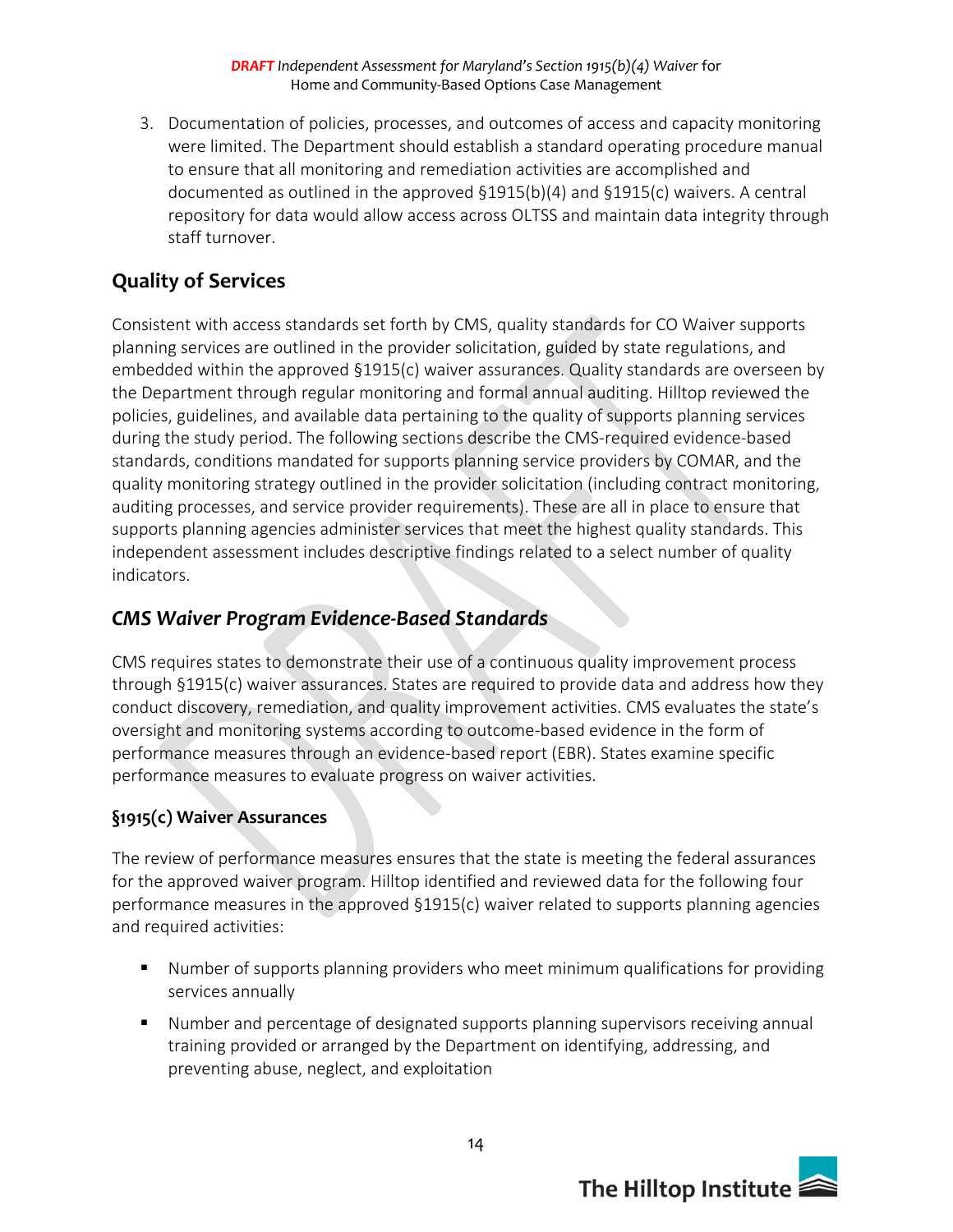- The state or designee conducts at least an annual review of each supports planning agency
- Number and percentage of service plans that were revised based on a change in participant needs

#### *Minimum Qualifications and Training*

Hilltop reviewed EBR data and evidence for FYs 2017 to 2021 provided by the Department and found that providers met compliance with the first two identified performance measures related to minimum qualifications and training. No remediation efforts or additional quality improvement activities were required. All supports planning providers during the study period were designated or competitively selected by the Department, ensuring adherence to minimum qualifications. The Department led abuse, neglect, exploitation, and behavioral health training annually as required and maintained documentation of the events, including attendance records. Between FY 2017 and FY 2020, there was a 100% compliance rate in representatives from all agencies attending this training.

#### *Annual Review*

The Department regularly monitors contracted providers to ensure compliance with their approved quality assurance plan established in response to the solicitation and to remain compliant with the approved waiver assurance performance measures. The Department reported that the Division of Participant Enrollment and Service Review is responsible for the ongoing auditing of supports planning providers. The annual audit process consists of two components: a desk audit and an in-person site visit. The Participant Enrollment team selects a random sample of supports planners and applicants or participants to conduct the audit of each supports planning agency. Providers who fail to meet the Department's criteria of scoring 86% or higher on the annual audit are placed on a quality improvement plan (QIP) to address the deficiencies outlined in their audit performance. Agencies placed on a QIP that demonstrate sufficient improvement in their quality of services during the next annual audit are released from their previous QIP. Hilltop reviewed the supports planning agency scores and documentation for the audits completed during the study period. The Department noted that audits were not completed in FY 2020 or FY 2021 due to the public health emergency.

Table 6 shows annual supports planning agency audit scores for FY 2017 through FY 2019. Of the 24 active agencies in FY 2017, 6 (25%) met an overall quality standard score of 86% or higher. The number of agencies meeting this criterion increased to 20 (80%) in FY 2018 but declined to 15 (60%) in FY 2019.

| Table of Allitual Supports Fighting Agency Addit Scores, FT 2017-FT 2019 |    |                |    |                |    |                |  |  |
|--------------------------------------------------------------------------|----|----------------|----|----------------|----|----------------|--|--|
|                                                                          |    | <b>FY 2017</b> |    | <b>FY 2018</b> |    | <b>FY 2019</b> |  |  |
| <b>Score</b>                                                             |    | %              |    | %              |    | %              |  |  |
| Pass                                                                     |    | 25%            | 20 | 80%            | 15 | 60%            |  |  |
| Fail                                                                     | 18 | 75%            |    | 20%            | 10 | 40%            |  |  |
| <b>Total Agencies</b>                                                    | 24 | 100.0%         | 25 | 100.0%         | 25 | 100.0%         |  |  |

#### **Table 6. Annual Supports Planning Agency Audit Scores, FY 2017–FY 2019**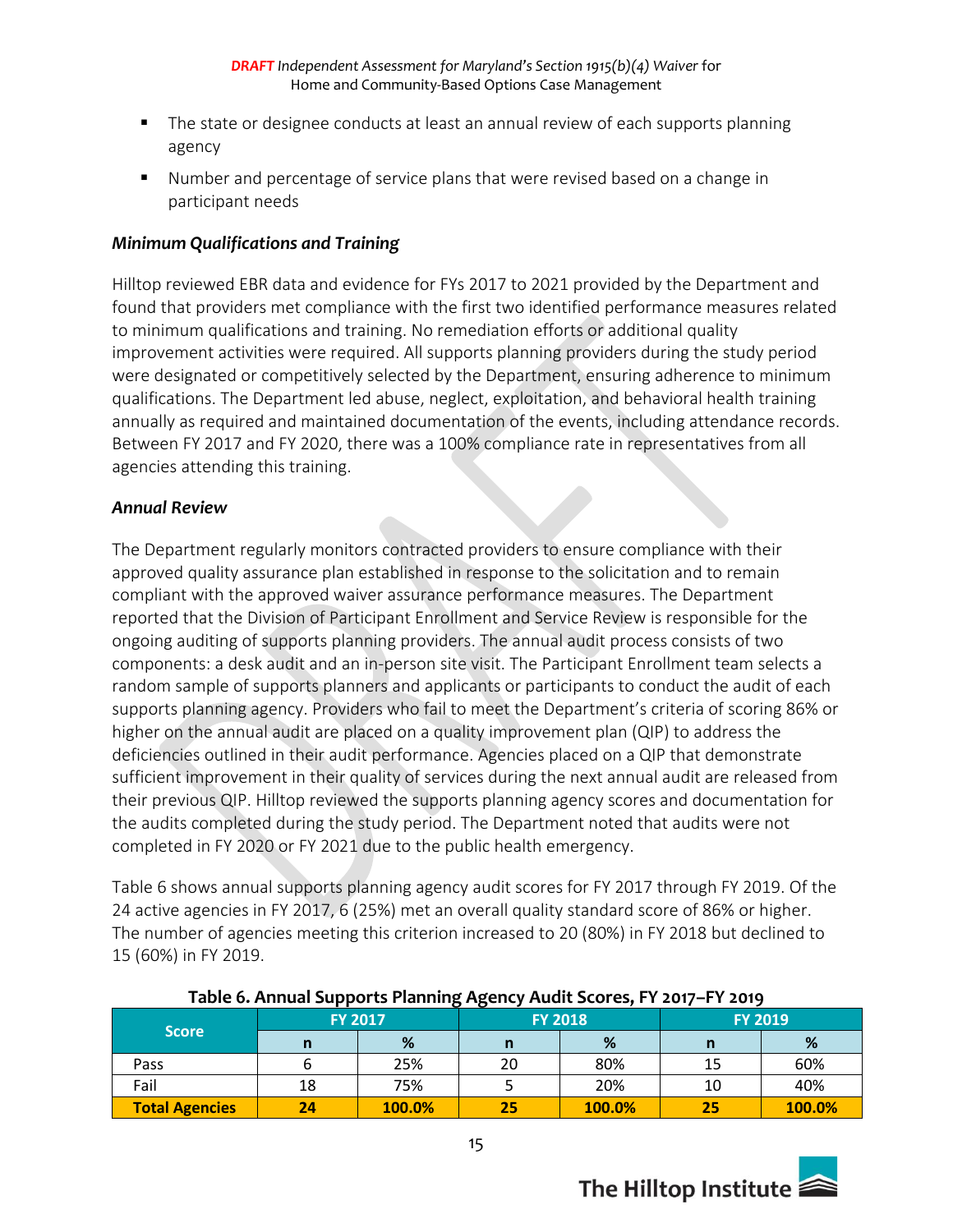The Department provided sample documentation of the QIP process for agencies that failed to meet a passing score. In their communication with agencies, the Department lists the different deficiencies discovered as part of the audit and requests that agencies submit a QIP that outlines a work plan to remediate these deficiencies. Furthermore, the Department notifies deficient agencies that they must demonstrate 100% compliance with the Solicitation and have an ongoing process to monitor adherence before being considered compliant. The QIP requires that agencies assign staff members responsible for quality assurance and targeting action items. The Department reviews and approves QIPs for agencies that clearly outline a remediation process, then closely monitors progress towards remediation while maintaining contact with the agency, which must report progress to the Department on the  $5<sup>th</sup>$  of each month until remediation is reached. No additional documentation or information on the ongoing tracking of QIPs was available to Hilltop.

#### *Service Plan Submission Following a Change in Needs*

The final performance measure Hilltop reviewed focused on the timely submission of POS following a significant change in health status. This performance measure ensures that the POS for participants experiencing a potential change in service needs are reviewed and updated as needed. Figure 1 shows the percentage of POS that were revised as needed during FY 2017 to FY 2021. The state's established criteria for a performance level of 86% or above was met in FY 2019, while scores ranged from 75.1% to 84.6% in other years during the study period. EBR documentation includes the state's remediation and quality improvement activities to bring this performance measure into compliance. This includes an in-depth training during FY 2021 to provide continued instruction related to this requirement and the expectations for supports planners to ensure that the POS meets the participant's needs.



#### **Figure 1. Percentage of Service Plans That Were Revised Based on a Change in Participant Needs**

Source: CO Waiver Evidence-Based Reviews

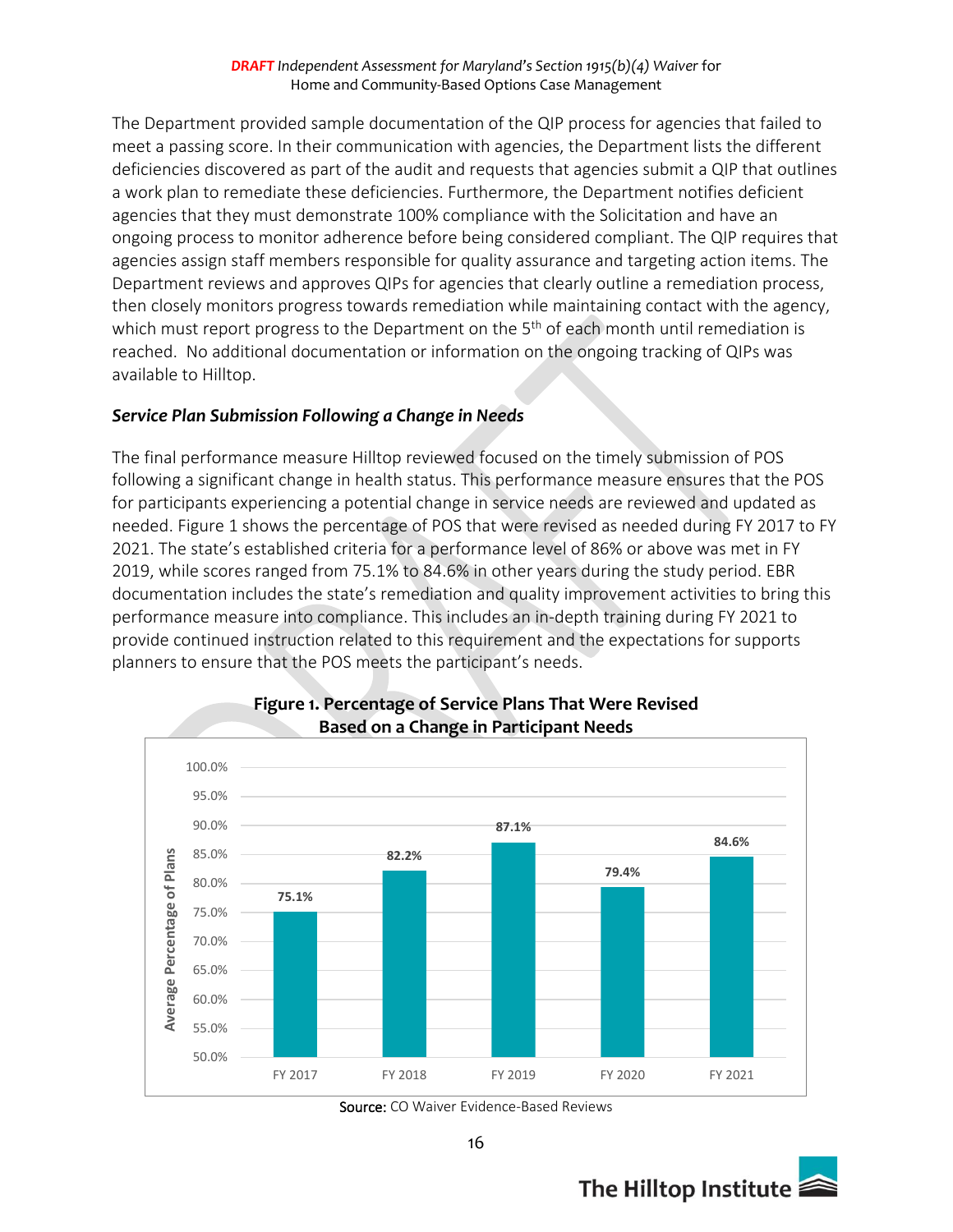#### *Quality Improvement Activities*

As part of the ongoing monitoring of waiver assurances and approved performance measures, the Department establishes quality improvement strategies to remediate identified deficiencies in the quality of supports planning services provided. A review of the state's quality improvement activities for performance measures not meeting the required 86% achievement standard indicates that Maryland has a plan for continued quality improvement and frequent monitoring. Data to inform every approved performance measure are reviewed quarterly by the Department. When deficiencies are identified, the Department reviews, edits, and further develops remediation strategies as part of the continuous quality improvement process. Consistently monitoring metrics provides continuous feedback to inform necessary activity for the continued assurance that the highest quality services are provided. More stringent reviews, higher frequency of monitoring, and CAPs issued to providers are utilized as needed for continuous improvement.

### *Additional Quality Monitoring Strategy*

### **Code of Maryland Regulations**

Supports planning agencies serving CO Waiver participants must meet the conditions for participation as specified in COMAR 10.09.54, while those serving CFC program participants must adhere to COMAR 10.09.84. In particular, COMAR Regulation 10.09.54.11: Specific Conditions for Provider Participation – Case Management Services states that to participate in the program as a provider of supports planning services, a provider must agree to be monitored by the Department. The Department's ongoing monitoring of supports planning providers includes directly examining the quality of services provided in compliance with state regulations.

### **Contract Monitoring**

Supports planning agencies are responsible for establishing internal quality monitoring strategies. As part of the application process to initiate or renew as providers, agencies develop and implement a quality assurance plan to be approved by the Department.<sup>14</sup> Providers must ensure that quality assurance plans not only adhere to the responsibilities and timeframes outlined in the provider solicitation, but also clearly define goals and standards for the services provided. Providers are responsible for reviewing and amending their quality assurance plans at least bi-annually and assessing the effectiveness in their capacity to meet supports planning responsibilities as outlined in the solicitation. Moreover, any information deemed potentially detrimental to the quality of services must be reported to the Department immediately after discovery. As part of quality assurance, providers must comply with statues, regulations, policies,

[<sup>%20</sup>Comprehensive%20Case%20Management%20and%20Supports%20Planning%20Services.pdf.](https://health.maryland.gov/mmcp/longtermcare/SiteAssets/Pages/CFC-Provider-Information/Amended%202020%20-%20Comprehensive%20Case%20Management%20and%20Supports%20Planning%20Services.pdf)



<sup>&</sup>lt;sup>14</sup> For most recent solicitations, see

<https://health.maryland.gov/mmcp/waiverprograms/Documents/2017%20Supports%20Planning%20Solicitation.pdf> an[d https://health.maryland.gov/mmcp/longtermcare/SiteAssets/Pages/CFC-Provider-](https://health.maryland.gov/mmcp/longtermcare/SiteAssets/Pages/CFC-Provider-Information/Amended%202020%20-%20Comprehensive%20Case%20Management%20and%20Supports%20Planning%20Services.pdf)[Information/Amended%202020%20-](https://health.maryland.gov/mmcp/longtermcare/SiteAssets/Pages/CFC-Provider-Information/Amended%202020%20-%20Comprehensive%20Case%20Management%20and%20Supports%20Planning%20Services.pdf)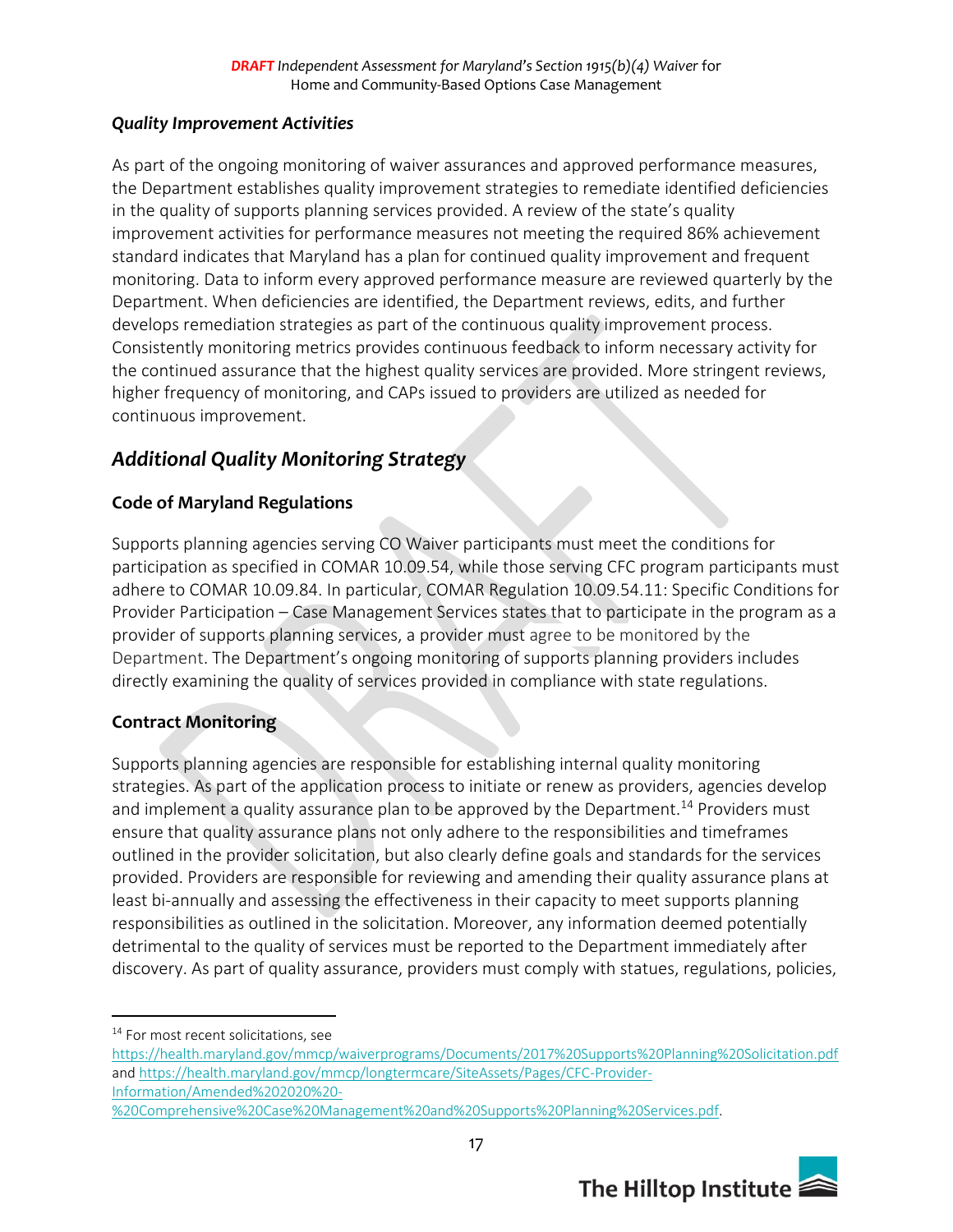procedures, licensing, and COMAR ordinances pertaining to the waiver program as noted in the Department's approved waiver application to CMS. Contract monitoring activities during the study period resulted in a CAP issued to a provider for non-compliance with billing requirements. The Department and provider met regularly during this period to ensure corrective action, and the CAP was removed in July of 2021.

### **Timelines for Service Provision**

The provider solicitation specifies the timeframes that providers must meet for the delivery of key supports planning services to program applicants. Supports planners must contact CO Waiver participants as needed and every 30 days (at a minimum) by phone or email, as well as conduct a home visit every 90 days. Moreover, supports planners must complete and submit an annual POS at least 30 days prior to the expiration of the participant's eligibility. According to The Department, supports planning agencies use *LTSSMaryland* to assess the delivery frequency and timeliness of supports planning services they provide. An *LTSSMaryland* report titled "SP Monitoring – Not Contacted Clients Report" allows agencies to track, by month and region, supports planning participants who have not been contacted by their assigned supports planner each month. Importantly, however, the report includes individuals who have waived a monthly contact from their supports planner. The Department uses the report in combination with approved waiver forms to assess the monthly contact requirement during an annual audit.

# *Summary of Quality of Services*

Hilltop reviewed the policies and guidelines pertaining to the quality of supports planning services provided to CO Waiver participants, a select number of indicators of service quality during the study period (FY 2017 through FY 2021), and data provided by the Department. When reviewed comprehensively, the quality monitoring strategy demonstrates that there is adequate oversight in place to ensure that supports planning agencies administer services that meet the highest quality standards. However, documentation required to demonstrate adherence to the strategy was not always available. Quality standards are overseen by the Department through regular monitoring and formal annual auditing. A review of available audit scores from FY 2017 through FY 2019 indicates a need for continuous ongoing monitoring to ensure that all providers can meet the Department's minimum threshold for compliance.

The provider solicitation specifies the timeframes that providers must meet for the delivery of supports planning services to waiver participants, including a monthly contact by a supports planner. The Department uses an *LTSSMaryland* report along with participant files to audit the delivery frequency and timeliness of supports planning services to those who have not waived a monthly contact.

Supports planners are required to complete a number of training requirements, which serve as an important foundation for the quality of supports planning service delivery. A review of the Department's training log verified a high rate of compliance with training requirements. Additionally, as a required part of its §1915(c) CO Waiver continuous quality improvement process, the state monitors approved performance measures. A measure of the timely

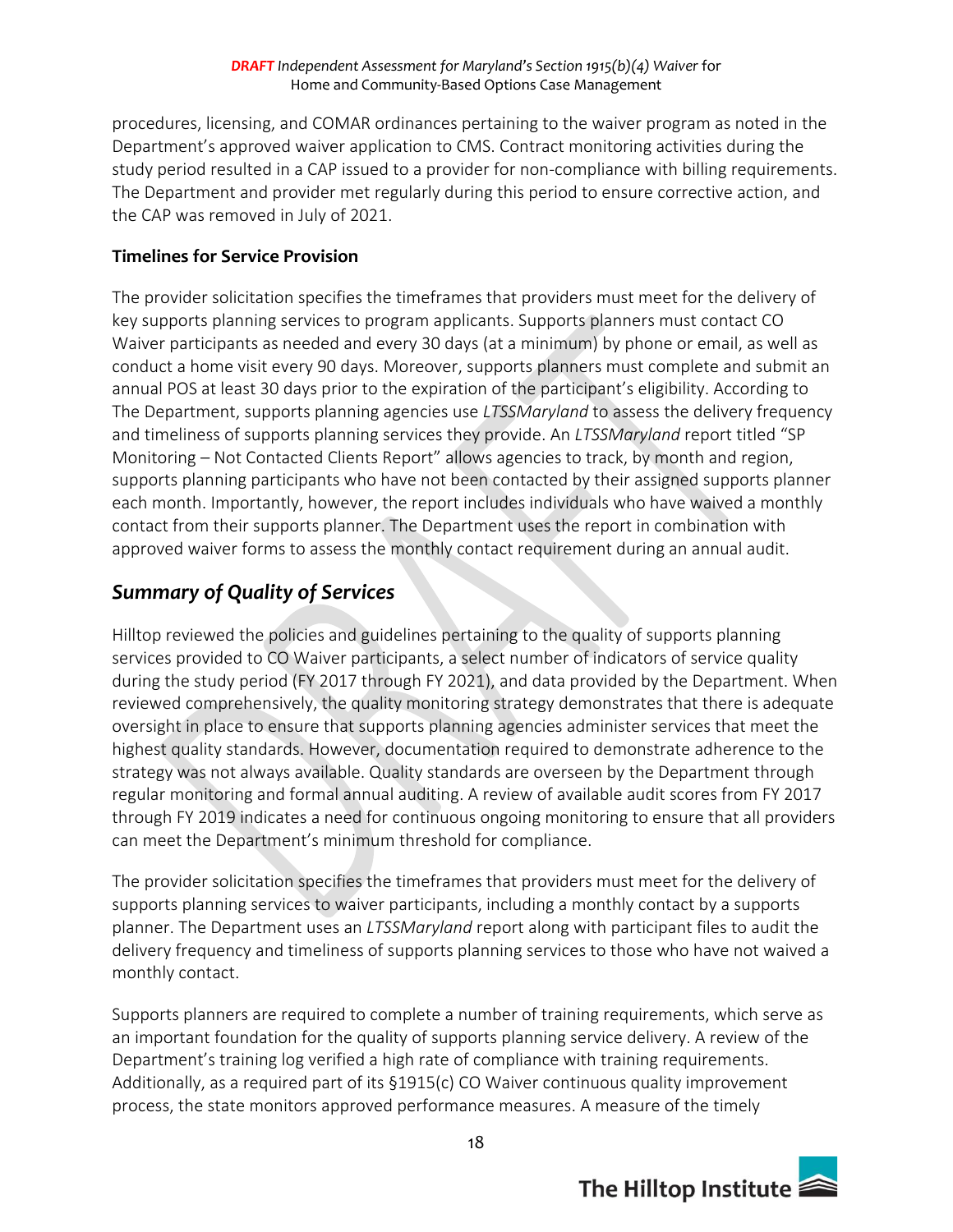submission of POS following a significant change in health status showed ongoing deficiencies in meeting a score of 86%. Based on its review of quality of services, Hilltop makes the following recommendations.

### *Recommendations for the Department*

- 1. The Department paused annual supports planning agency auditing for the past calendar year considering the COVID-19 public health emergency and the Centers for Disease Control and Prevention guidelines on in-person contact. The annual audit process consists of two components: a desk audit and an in-person site visit. Hilltop recommends that the Department resume at minimum the desk audit and develop a virtual site visit option if the public health emergency continues to impact the ability to have onsite visits in FY 2022.
- 2. The Department directly oversees supports planning agencies' compliance with quality standards. As part of this oversight, the state has developed and implemented a process to audit each supports planning agency on an annual basis. The Department provided the compliance score for each supports planning agency by fiscal year, and sample documentation about the quality improvement plan (QIP) process for agencies that failed to meet a passing score. An annual report that compiles audit results would provide the opportunity to review trends in deficiencies across the state and develop targeted training and technical assistance.
- 3. The Department should modify the *LTSSMaryland* report titled "SP Monitoring Not Contacted Clients Report" to ensure that the report captures failure to provide a monthly contact only for individuals who did not waive this service. In doing so, the Department will be better positioned to monitor the timeliness of service provision with more efficiency and frequency.
- 4. Supports planners are required to complete a number of training requirements, which serve as an important foundation for the quality of supports planning service delivery. The Department tracks training participation in order to ensure compliance. Hilltop recommends the creation of a report or centralized database to capture training compliance as a means to review trends in deficiencies across the state and develop targeted training and technical assistance.
- 5. The Department should continue to monitor POS submission to address changes in participant needs. The QIP should be continually reviewed and revised until the state reaches compliance with the §1915(c) performance measure.

# **Cost Effectiveness**

To examine the impact of selective contracting on the cost effectiveness of supports planning services, Hilltop reviewed projected and actual utilization and expenditure data for the current waiver period to include data from October 1, 2016, through June 30, 2020; i.e., FY 2017

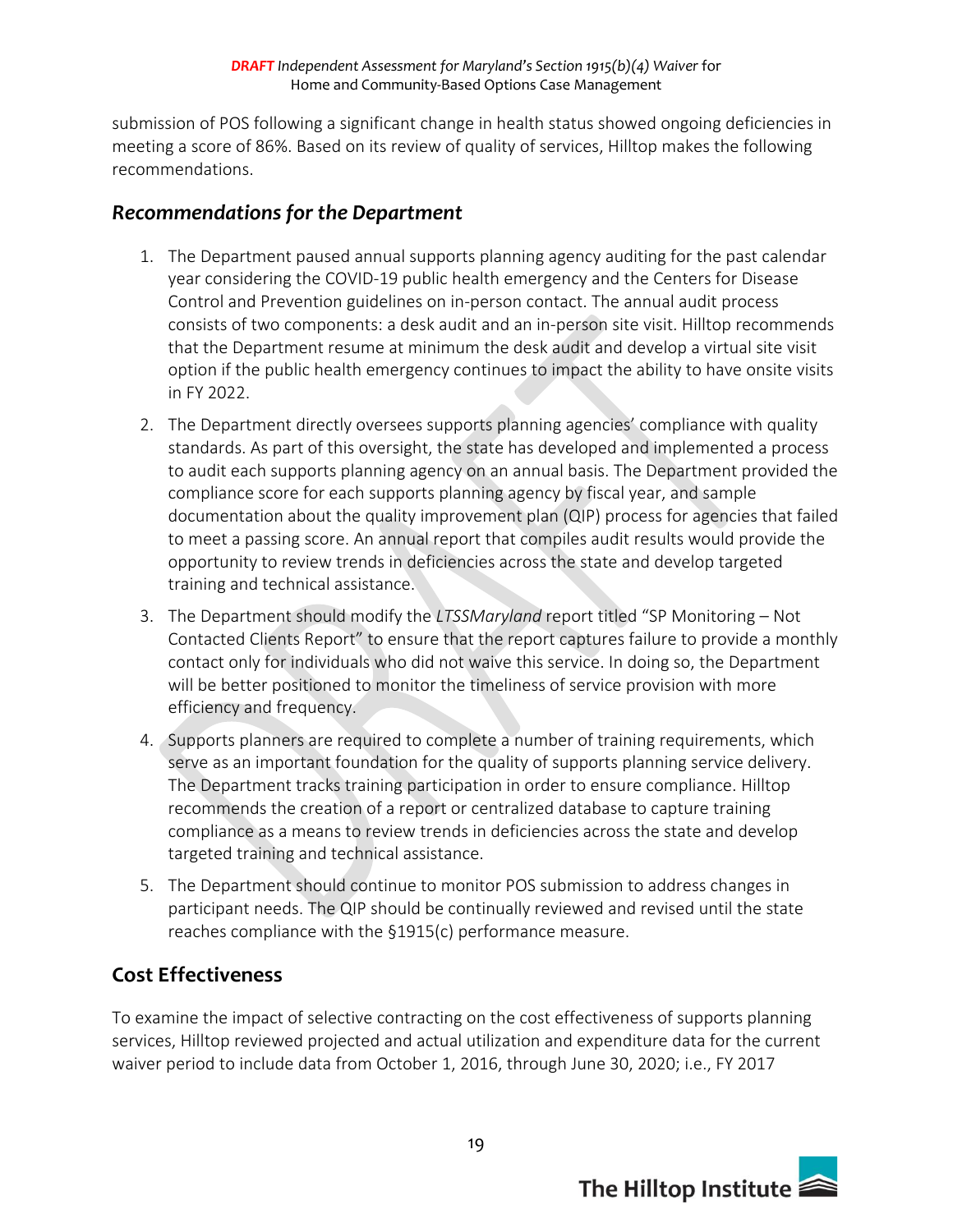(quarters 2-4) through FY 2020.<sup>15</sup> Hilltop's cost effectiveness analysis focused on the CMS determination of cost effectiveness for a §1915(b) waiver, specifically, whether the continued implementation of selective contracting incurred a greater cost to the state than providing services without the waiver. This was accomplished by reviewing pre-waiver and projected waiver expenditures for the currently approved §1915(b)(4) application, along with actual claims data for the study period from MMIS2. In addition, Hilltop analyzed units of supports planning services and per member per month (PMPM) costs.

# *Utilization and Expenditures*

Hilltop analyzed claims data in MMIS2 for administrative, comprehensive, and ongoing supports planning services for FY 2017 (quarters 2-4) through the end of FY 2020. The analysis focused on utilization and expenditures for procedure code W5525 for administrative supports planning<sup>16</sup> of CO Waiver applicants, as well as procedure code W5524 for comprehensive supports planning and W0199 for ongoing supports planning of CO Waiver recipients.

Table 7 shows the projected CO Waiver participants per the approved waiver application, the actual total waiver enrollment, and supports planning services users by service type. The number of enrolled CO Waiver participants did not meet projected enrollment across the waiver period, with the exception of FY 2019. Despite a decrease across the study period, ongoing supports planning accounted for the largest number of service users, ranging from 52.1% to 66.2% of enrolled waiver participants. There were no participants during the study period who received comprehensive supports planning.

| <b>Fiscal Year</b> | <b>Projected</b><br><b>Waiver</b> | <b>Enrolled Waiver</b> |     | <b>Administrative</b><br><b>Supports Planning</b> | <b>Comprehensive</b><br><b>Supports Planning</b> |      |       | <b>Ongoing Supports</b><br><b>Planning</b> |
|--------------------|-----------------------------------|------------------------|-----|---------------------------------------------------|--------------------------------------------------|------|-------|--------------------------------------------|
|                    | <b>Participants</b>               | <b>Participants</b>    | n   | %                                                 | $\mathsf{n}$                                     | %    | n     | %                                          |
| 2017, qtrs. 2-4    | 4,585                             | 4,299                  | 508 | 11.8%                                             | 0                                                | 0.0% | 2,848 | 66.2%                                      |
| 2018               | 5,094                             | 4,528                  | 683 | 15.1%                                             | 0                                                | 0.0% | 2,859 | 63.1%                                      |
| 2019               | 4,800                             | 5,013                  | 870 | 17.4%                                             | 0                                                | 0.0% | 2,728 | 54.4%                                      |
| 2020               | 5,520                             | 5,016                  | 567 | 11.3%                                             |                                                  | 0.0% | 2,611 | 52.1%                                      |

### **Table 7. CO Waiver Enrollment and Percent Service Users by Supports Planning Type, FY 2017 (Qtrs. 2-4)–FY 2020**

Note: Percentages reflect enrolled waiver participants receiving each supports planning service.

Table 8 displays the number of CO Waiver participants, total 15-minute units, and average units of service by supports planning service type. CO Waiver policies outlined in the provider solicitation require supports planners to contact participants at least monthly and complete a quarterly in-person visit. As such, ongoing supports planning was the most frequently used

<sup>&</sup>lt;sup>16</sup> Administrative supports planning services provided up to six months prior to waiver enrollment were included for analysis.



<sup>&</sup>lt;sup>15</sup> Data are limited to the approved  $\S1915(b)(4)$  application period, effective October 1, 2016. Utilization and expenditure data for FY 2021 were omitted given that providers have one year from the date of service to file claims, and therefore current data for FY 2021 would underestimate utilization and costs.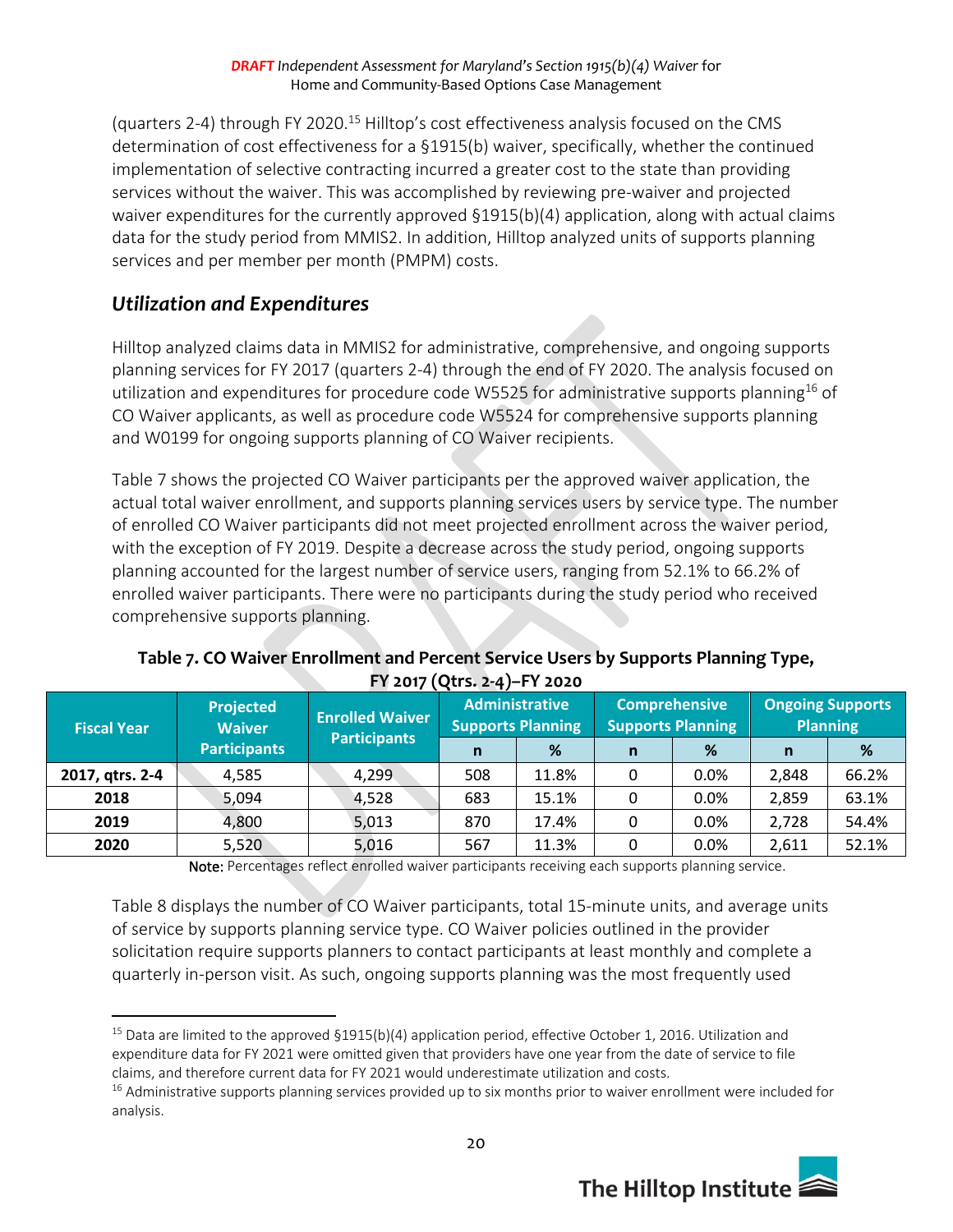supports planning service type. Despite accounting for the largest number of users, the percentage of participants receiving ongoing supports planning for the CO Waiver decreased steadily during the study period, while the average number of units of service increased from 39 to 53 units.

| <b>Fiscal Year</b> | <b>Total</b>                         | <b>Administrative Supports</b><br><b>Planning</b> |                              | <b>Comprehensive Supports</b><br><b>Planning</b> |                              |                              | <b>Ongoing Supports Planning</b>        |                       |                       |                                  |
|--------------------|--------------------------------------|---------------------------------------------------|------------------------------|--------------------------------------------------|------------------------------|------------------------------|-----------------------------------------|-----------------------|-----------------------|----------------------------------|
|                    | <b>Waiver</b><br><b>Participants</b> | <b>W5525</b><br><b>Users</b>                      | <b>W5525</b><br><b>Units</b> | <b>W5525</b><br>Average<br><b>Units</b>          | <b>W5524</b><br><b>Users</b> | <b>W5524</b><br><b>Units</b> | <b>W5524</b><br>Average<br><b>Units</b> | W0199<br><b>Users</b> | W0199<br><b>Units</b> | W0199<br>Average<br><b>Units</b> |
| 2017, qtrs. 2-4    | 4,299                                | 508                                               | 29,458                       | 58                                               | $0 \cdot$                    | 0                            | 0                                       | 2,848                 | 111,320               | 39                               |
| 2018               | 4,528                                | 683                                               | 35,130                       | 51                                               | $\overline{0}$               | 0                            | 0                                       | 2,859                 | 148,997               | 52                               |
| 2019               | 5,013                                | 870                                               | 42,722                       | 49                                               | 0                            | 0                            | 0                                       | 2,728                 | 134,589               | 49                               |
| 2020               | 5,016                                | 567                                               | 27,882                       | 49                                               | 0                            | 0                            | $\Omega$                                | 2,611                 | 137,724               | 53                               |

### **Table 8. CO Waiver Utilization and Units by Supports Planning Type, FY 2017 (Qtrs. 2-4)–FY 2020**

Table 9 shows expenditures for supports planning services incurred for CO Waiver applicants and participants during the study period. Total expenditures for the three supports planning services increased 27.3% across the study period given that only the last three quarters of FY 2017 are considered. Otherwise, total expenditures decreased 4.5% from FY 2018 to FY 2020. Across the study period, ongoing supports planning accounted for the largest percentage of total expenditures (75.0% to 83.1%), followed by administrative supports planning services (16.8% to 24.1%). Comprehensive supports planning services accounted for zero expenditures in FY 2017 qtrs. 2-4 through FY 2020.

| Table 9. Experiencing STOL Supports Fighting Services, FT 2017 (Qtrs. 2-4) -TT 2020 |                              |                |                |                |  |  |  |  |  |
|-------------------------------------------------------------------------------------|------------------------------|----------------|----------------|----------------|--|--|--|--|--|
| <b>Supports Planning Type</b>                                                       | FY 2017,<br><b>Qtrs. 2-4</b> | <b>FY 2018</b> | <b>FY 2019</b> | <b>FY 2020</b> |  |  |  |  |  |
| <b>Administrative</b>                                                               | \$455,767                    | \$543,290      | \$680,897      | \$457,707      |  |  |  |  |  |
| Comprehensive                                                                       | \$0                          | \$0            | \$0            | \$0            |  |  |  |  |  |
| Ongoing                                                                             | \$1,688,649                  | \$2,304,100    | \$2,144,468    | \$2,260,729    |  |  |  |  |  |
| Total                                                                               | \$2,135,526                  | \$2,847,390    | \$2,825,365    | \$2,718,436    |  |  |  |  |  |

### **Table 9. Expenditures for Supports Planning Services, FY 2017 (Qtrs. 2-4)–FY 2020**

To better understand the trends in users and expenditures for supports planning services over the study period, Hilltop calculated a PMPM cost for each fiscal year. Table 10 shows the PMPM costs for CO Waiver applicants and participants receiving supports planning services by fiscal year. PMPM costs increased 3.9% percent across the study period.

#### **Table 10. Average PMPM Costs for CO Waiver Supports Planning, FY 2017 (Qtrs. 2-4)–FY 2020**

|                     | <b>Fiscal Year</b>                      |         |         |         |  |  |  |  |  |
|---------------------|-----------------------------------------|---------|---------|---------|--|--|--|--|--|
|                     | 2018<br>2019<br>2020<br>2017, Qtrs. 2-4 |         |         |         |  |  |  |  |  |
| <b>Average PMPM</b> | \$1,064                                 | \$1,080 | \$1,094 | \$1,105 |  |  |  |  |  |

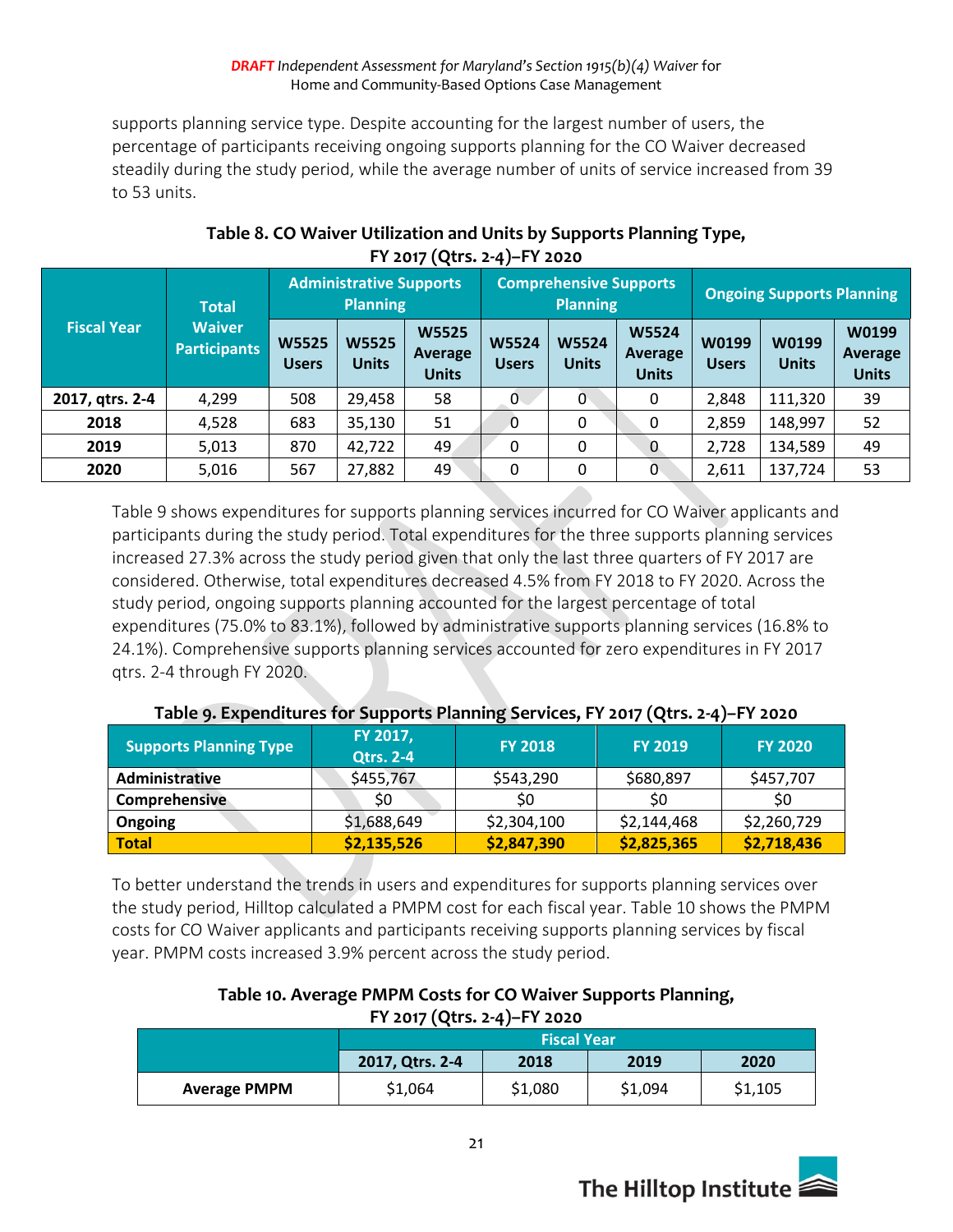Hilltop reviewed and analyzed the waiver cost effectiveness and efficiency projections included in Section B of the §1915(b)(4) waiver application. The Department included the following information for the projections in the waiver application: applicants and participants will receive 3 hours per month (12 units) of supports planning. The pre-waiver PMPM costs were projected based on historical PMPM costs, which were a flat administrative amount per participant that was then adjusted for the standard 2.5% annual rate increase. Table 11 shows the cost effectiveness projections in the approved §1915(b)(4) waiver application during the study period.

Hilltop calculated actual waiver costs by using claims data in MMIS2. Hilltop identified the claims by procedure code for each of the supports planning services, by fiscal year. The actual CO Waiver supports planning service expenditures differed significantly from the projected waiver costs in each year of the study period: from 69.3% less than the projected waiver costs in waiver year 1 to 80.6% in waiver year 4. Analysis of the projected supports planning units for applicants and participants (144 units per year) compared to the actual units of supports planning (shown in Table 9) highlights a significant variance across all fiscal years. The largest variance is seen in FYs 2019 and 2020, when the actual average number of units of service was 49, a 98.4% difference.

| waiver rears 1 to 4               |                          |                         |                         |                        |  |  |  |  |  |
|-----------------------------------|--------------------------|-------------------------|-------------------------|------------------------|--|--|--|--|--|
|                                   | Year 1                   | Year 2                  | Year 3                  | Year 4                 |  |  |  |  |  |
|                                   | $(10/01/16 -$<br>6/30/17 | $(7/01/17 -$<br>6/30/16 | $(7/01/18 -$<br>6/60/19 | $(7/01/19-$<br>6/30/20 |  |  |  |  |  |
| <b>Projected Pre-Waiver Costs</b> | \$8,310,760              | \$12,618,297            | \$14,368,965            | \$16,362,521           |  |  |  |  |  |
| <b>Projected Waiver Costs</b>     | \$6,945,850              | \$10,636,568            | \$12,216,278            | \$14,030,602           |  |  |  |  |  |
| <b>Actual Waiver Costs</b>        | \$2,135,526              | \$2,847,390             | \$2,825,365             | \$2,718,436            |  |  |  |  |  |

**Table 11. Cost Effectiveness Projections and Actuals in the §1915(b)(4) Waiver Application, Waiver Years 1 to 4**

In its §1915(b)(4) waiver application, the Department stipulates that many CO Waiver participants are also eligible for and receiving CFC services, noting that these participants receive a majority of their supports planning through the CFC program. CFC supports planning services are provided by the same competitively selected providers. The state's 1915(k) for CFC has a parallel §1915(b)(4) for selective contracting of supports planning providers. The Department specified that projections reflected reduced utilization of waiver supports planning as participants may receive the service through the CFC program. Using claims data in MMIS2, Hilltop analyzed the number of CO Waiver participants receiving supports planning services through CFC (procedure code W5523) and included units of service and expenditures. Table 12 shows that, on average, 69.6% of CO Waiver participants received ongoing supports planning through their participation in the CFC program.

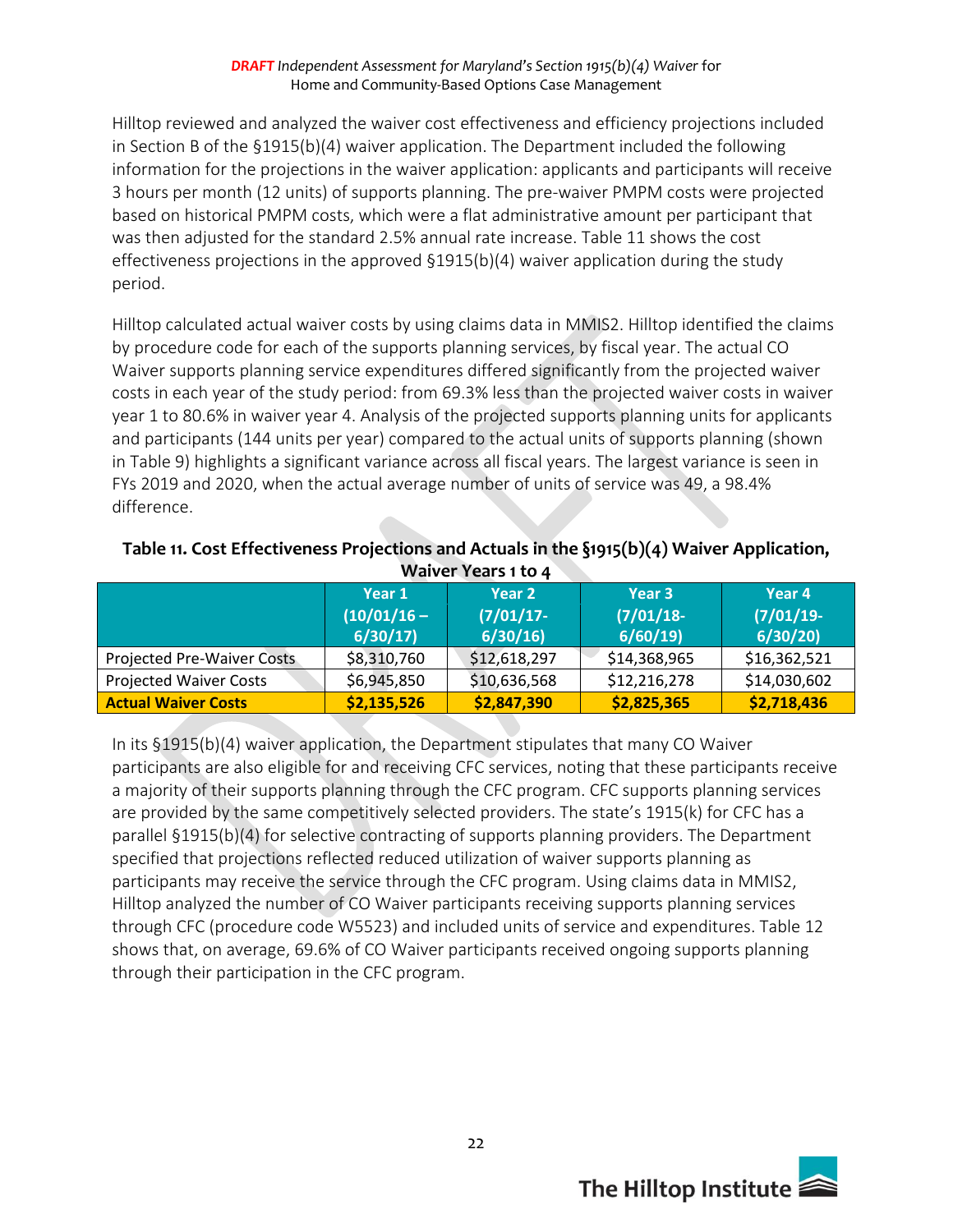| $1.1$ 2017 ( Q ti 3) $2.7$ $1.1$ 2020 |                     |                      |                       |                      |                     |  |  |  |  |
|---------------------------------------|---------------------|----------------------|-----------------------|----------------------|---------------------|--|--|--|--|
| <b>Fiscal Year</b>                    | <b>CO Waiver</b>    | <b>Receiving CFC</b> | <b>CFC Ongoing</b>    | <b>CFC Ongoing</b>   | <b>CFC Ongoing</b>  |  |  |  |  |
|                                       | <b>Participants</b> | <b>Ongoing</b>       | <b>Supports</b>       | <b>Supports</b>      | <b>Supports</b>     |  |  |  |  |
|                                       |                     | <b>Supports</b>      | <b>Planning Units</b> | <b>Planning</b>      | <b>Planning</b>     |  |  |  |  |
|                                       |                     | <b>Planning</b>      |                       | <b>Average Units</b> | <b>Expenditures</b> |  |  |  |  |
| 2017, Qtrs. 2-4                       | 4,299               | 2,854                | 240,619               | 84                   | \$3,650,190         |  |  |  |  |
| 2018                                  | 4,528               | 3,089                | 330,636               | 107                  | \$5,115,827         |  |  |  |  |
| 2019                                  | 5,013               | 3,548                | 357,768               | 101                  | \$5,702,221         |  |  |  |  |
| 2020                                  | 5,016               | 3,658                | 417,742               | 114                  | \$6,857,249         |  |  |  |  |

#### **Table 12. CO Waiver Participants Receiving CFC Ongoing Supports Planning, FY 2017 (Qtrs. 2-4)–FY 2020**

Table 13 shows annual expenditures for supports planning services for CO Waiver participants, including CFC supports planning. Additionally, the table includes the projected §1915(b)(4) project waiver costs in the approved application. Total expenditures for supports planning, including CFC supports planning, increased 65.5% during the study period. CFC ongoing supports planning services account for the largest proportion of expenditures across all years, ranging from 63.1% in FY 2017 (quarters 2-4) to 71.6% in FY 2021. Including the expenditures for CFC ongoing supports planning services, the annual expenditures come closer to the predicted waiver costs. In FY 2017, actual costs—\$5,785,717—come closest to the projected waiver costs—\$6,945,850—with a 18.2% variance.

#### **Table 13. Actual Supports Planning Expenditures for CO Waiver and CFC Program Participants, FY 2017 (Qtrs. 2-4)–FY 2020**

| <b>Supports Planning Type</b>    | FY 2017,<br><b>Qtrs. 2-4</b> | <b>FY 2018</b> | <b>FY 2019</b> | <b>FY 2020</b> |
|----------------------------------|------------------------------|----------------|----------------|----------------|
| Administrative                   | \$446,878                    | \$543,290      | \$680,897      | \$457,707      |
| Comprehensive                    | \$0                          | \$0            | \$0            | \$0            |
| <b>CO Waiver Ongoing</b>         | \$1,688,649                  | \$2,304,100    | \$2,144,468    | \$2,260,729    |
| <b>CFC Ongoing</b>               | \$3,650,190                  | \$5,115,827    | \$5,702,221    | \$6,857,249    |
| <b>Total Actual Expenditures</b> | \$5,785,717                  | \$7,963,217    | \$8,527,586    | \$9,575,685    |
| <b>Projected Waiver Costs</b>    | \$6,945,850                  | \$10,636,568   | \$12,216,278   | \$14,030,602   |

Table 14 displays the utilization and expenditures for CO Waiver ongoing supports planning and CFC ongoing supports planning for CO Waiver participants during the study period. On average, 5% of participants received CO Waiver ongoing supports planning, while 69.6% received CFC ongoing supports planning. CO Waiver participants received more than twice as many units of CFC ongoing supports planning than CO Waiver ongoing supports planning. Expenditures for CFC ongoing supports planning reflect the higher utilization. In FY 2020, CFC ongoing supports planning expenditures (\$6,857,249) were 203.3% higher than CO Waiver ongoing supports planning expenditures (\$2,260,729).

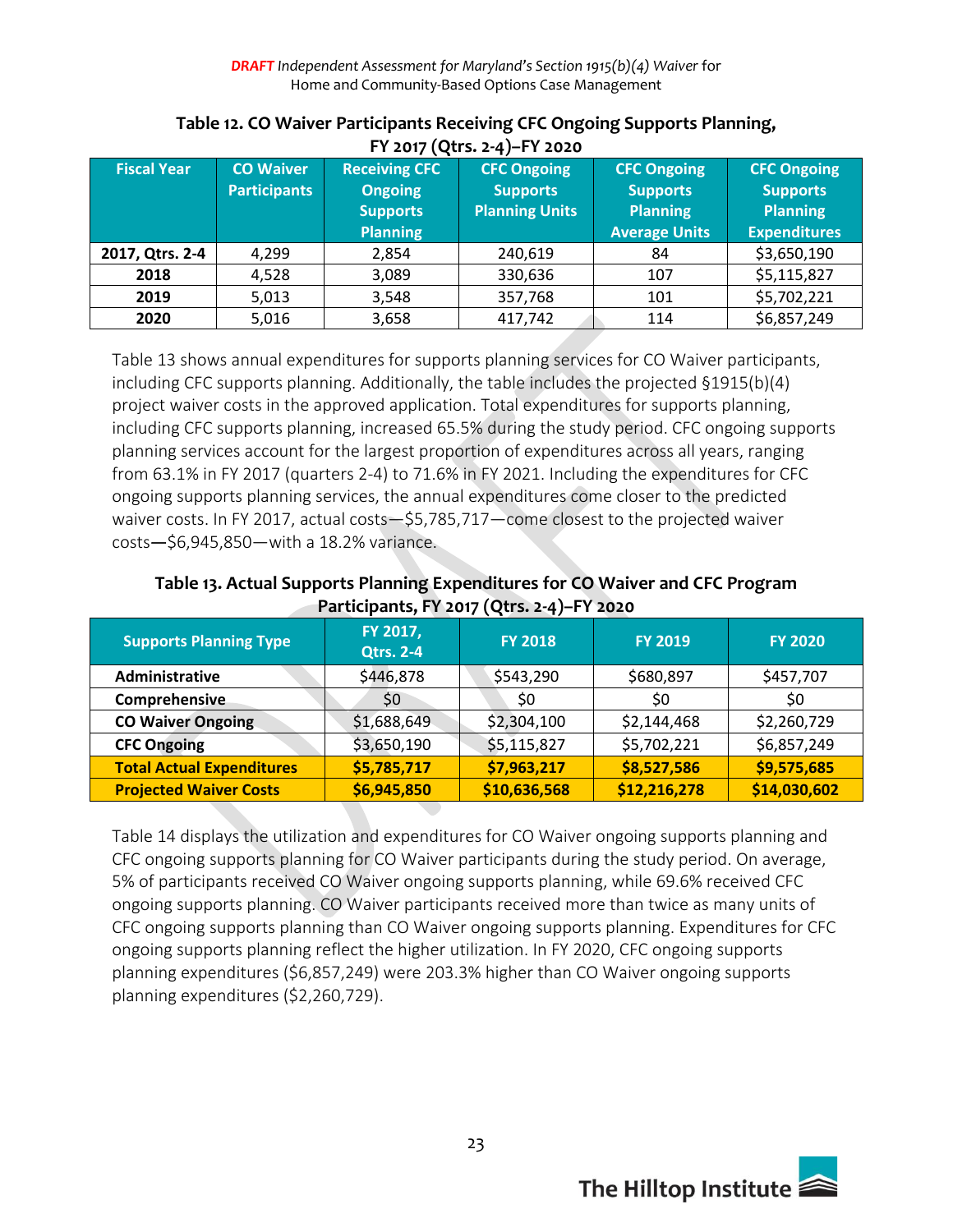| $112017$ (QU3. 2-4) $-112020$ |                     |                                            |                                                |              |              |              |                                      |                     |             |  |
|-------------------------------|---------------------|--------------------------------------------|------------------------------------------------|--------------|--------------|--------------|--------------------------------------|---------------------|-------------|--|
| <b>Fiscal Year</b>            | <b>CO Waiver</b>    | <b>CO Waiver Ongoing Supports Planning</b> |                                                |              |              |              | <b>CFC Ongoing Supports Planning</b> |                     |             |  |
|                               | <b>Participants</b> | <b>Users</b>                               | <b>Units</b><br><b>Expenditures</b><br>Average |              | <b>Users</b> | <b>Units</b> | Average                              | <b>Expenditures</b> |             |  |
|                               |                     |                                            |                                                | <b>Units</b> |              |              |                                      | <b>Units</b>        |             |  |
| 2017, Qtrs. 2-4               | 4,299               | 2,848                                      | 111,320                                        | 39           | \$1,688,649  | 2,854        | 240,619                              | 84                  | \$3,650,190 |  |
| 2018                          | 4,528               | 2,859                                      | 148,997                                        | 52           | \$2,304,100  | 3,089        | 330,636                              | 107                 | \$5,115,827 |  |
| 2019                          | 5,013               | 2,728                                      | 134,589                                        | 49           | \$2,144,468  | 3,548        | 357,768                              | 101                 | \$5,702,221 |  |
| 2020                          | 5,016               | 2,611                                      | 137,724                                        | 53           | \$2,260,729  | 3,658        | 417,742                              | 114                 | \$6,857,249 |  |

#### **Table 14. CO Waiver Participant Ongoing Supports Planning Services by Program, FY 2017 (Qtrs. 2-4)–FY 2020**

### *Summary of Cost Effectiveness*

To examine the impact of selective contracting on the cost effectiveness of supports planning services, Hilltop reviewed claims and expenditures for the three procedure codes (W0199, W5524, and W5525) billed to reimburse CO Waiver supports planning services between October 1, 2016, and June 30, 2020. Hilltop examined established pre-waiver expenditures (based on historical PMPM as reported in the §1915(b)(4) application), projected waiver expenditures, and actual service costs. These analyses focused on the effect of selective contracting on supports planning service costs for CO Waiver participants—specifically, whether the continued implementation of selective contracting incurred a greater cost to the state than providing services without the waiver. While actual waiver costs differed significantly from the projected waiver costs in each year of the study period, waiver costs never exceeded the projected prewaiver costs. Because many CO Waiver participants received their supports planning services through CFC and this was not planned for in the original cost effectiveness projections, actual costs of the CO Waiver were way below projected costs. However, when examining the CO Waiver and CFC together, actual costs in FY 2020 were \$9,575,685, which is still 37.7% below projections. The difference is due to fewer enrolled participants than projected. Based on the results of this independent assessment, Hilltop makes the following recommendation.

### *Recommendation to the Department*

1. The Department should conduct further analysis of supports planning expenditures for the CO Waiver population to ensure that service expenditures are being captured in the correct §1915(b)(4) application. Based on updated actual utilization and expenditures, projected waiver costs may need to account for most services being received through the CFC program. The Department should revise the cost effectiveness projections during the renewal process.

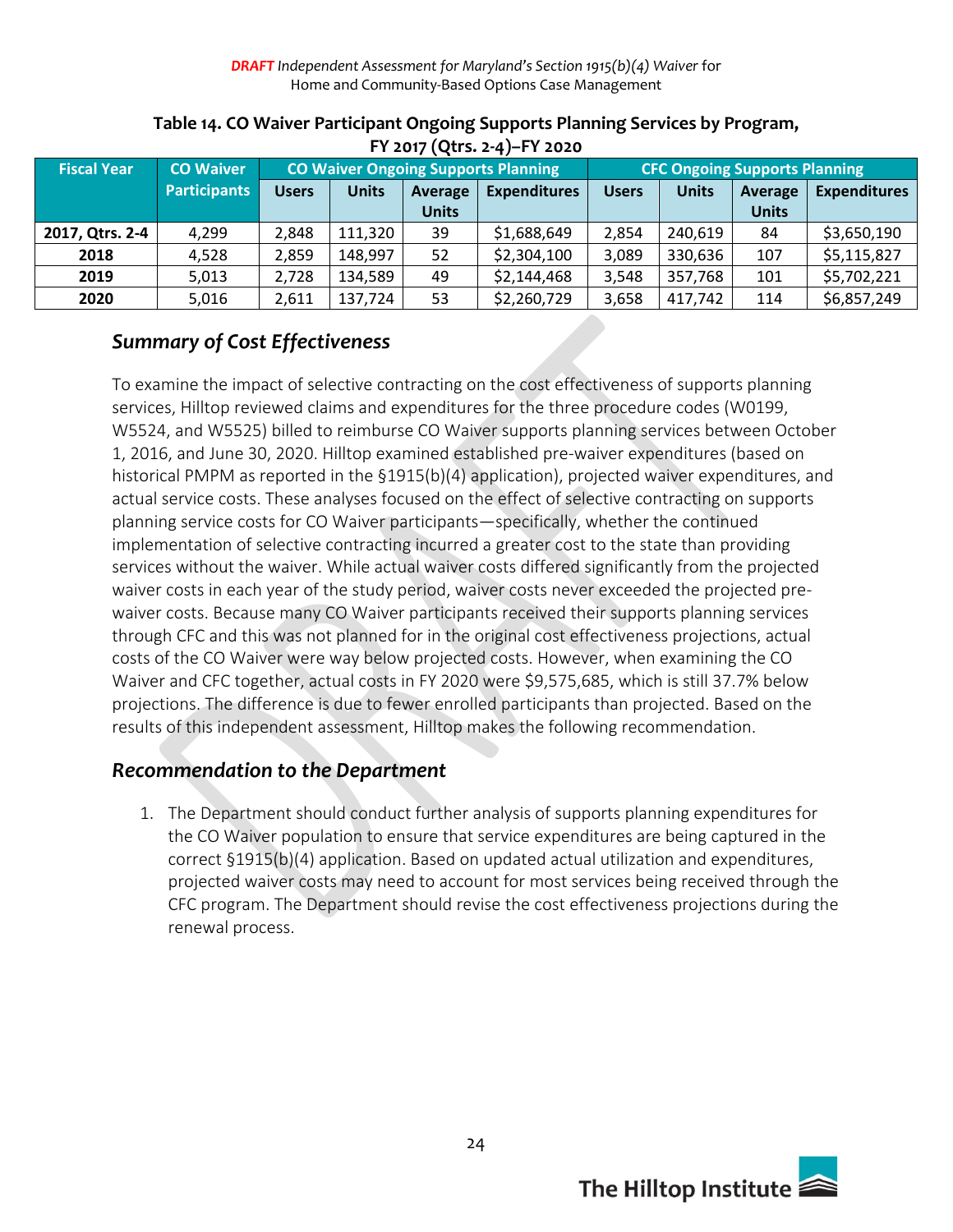### **References**

- Centers for Medicare & Medicaid Services. (2014). *CMCS informational bulletin*. <https://www.medicaid.gov/federal-policy-guidance/downloads/cib-01-10-14.pdf>
- Maryland Department of Health. (n.d.). *Community Options Waiver*. <https://aging.maryland.gov/accesspoint/Pages/Community-Options-Waiver.aspx>
- State of Maryland. (2019). *Maryland procurement manual*. [https://procurement.maryland.gov/wp](https://procurement.maryland.gov/wp-content/uploads/sites/12/2019/07/MarylandProcurementManual.pdf)[content/uploads/sites/12/2019/07/MarylandProcurementManual.pdf](https://procurement.maryland.gov/wp-content/uploads/sites/12/2019/07/MarylandProcurementManual.pdf)
- U.S. Department of Health and Human Services. (1998). *Independent assessment guidelines for section 1915(b) waivers*. [https://www.hhs.gov/guidance/document/independent](https://www.hhs.gov/guidance/document/independent-assessment-guidelines-section-1915b-waivers)[assessment-guidelines-section-1915b-waivers](https://www.hhs.gov/guidance/document/independent-assessment-guidelines-section-1915b-waivers)

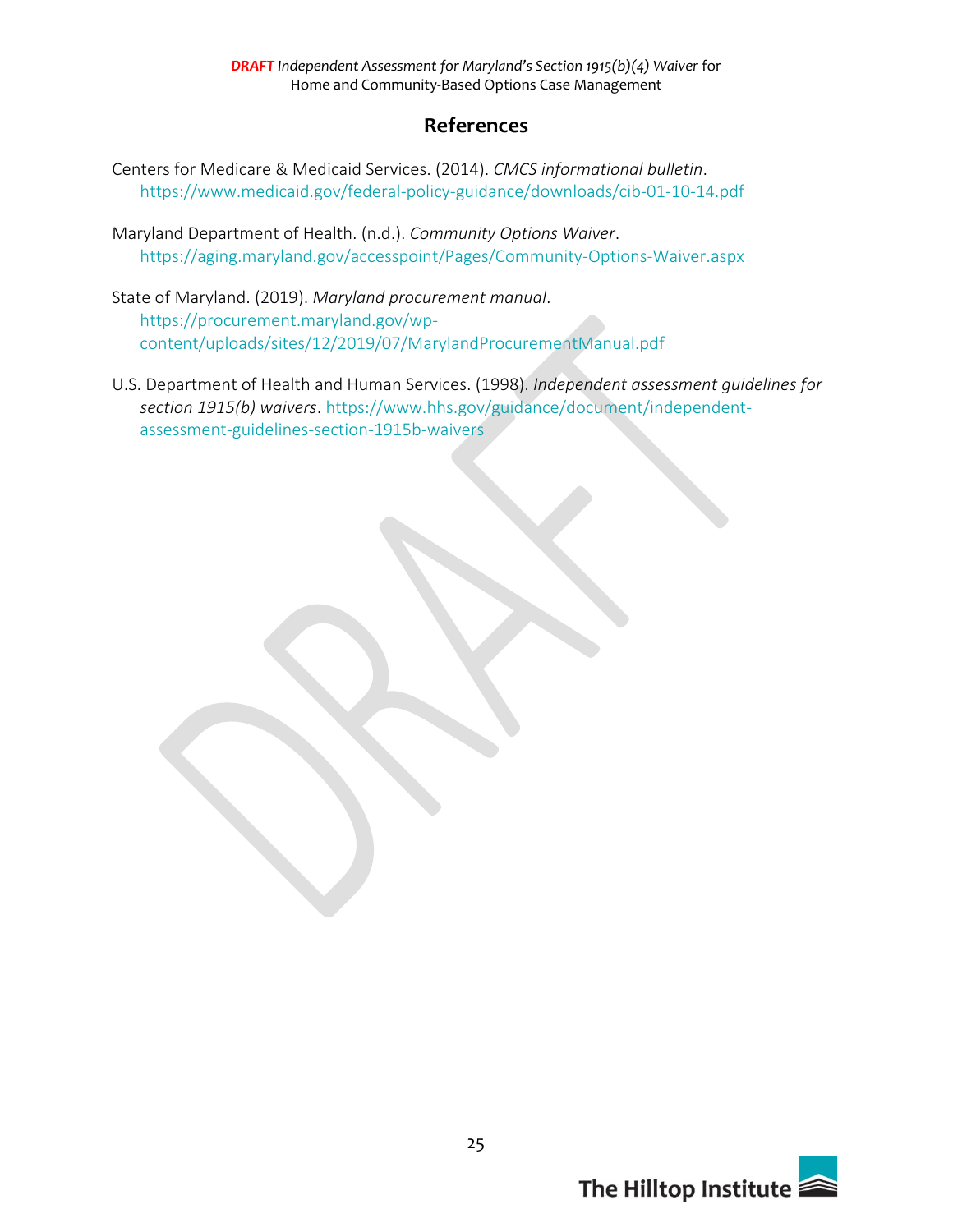### **Appendix A. Documentation, Data, and Sources Reviewed for Analyses**

| <b>Documentation and Data</b>                                                                                                                                                                                                                                                              | <b>Source</b>                                                                                                                                                                                                                                                                                                            |
|--------------------------------------------------------------------------------------------------------------------------------------------------------------------------------------------------------------------------------------------------------------------------------------------|--------------------------------------------------------------------------------------------------------------------------------------------------------------------------------------------------------------------------------------------------------------------------------------------------------------------------|
| Application for §1915(b)(4) Waiver Fee-for-Service<br><b>Selective Contracting Program</b>                                                                                                                                                                                                 | https://www.medicaid.gov/Medicaid-CHIP-Program-<br>Information/By-Topics/Waivers/Downloads/MD_Older-<br>Adult-Waiver MD-02.pdf                                                                                                                                                                                           |
| Application for a §1915(c) CO Waiver                                                                                                                                                                                                                                                       | https://health.maryland.gov/mmcp/waiverprograms/SiteA<br>ssets/Pages/Home/Community%20Options%20Waiver%20<br>renewal%202021%2001.28.21%20CLEAN.pdf                                                                                                                                                                       |
| Solicitation for Comprehensive Case Management and<br>Supports Planning Services for Medicaid Long-Term<br>Services and Supports                                                                                                                                                           | https://health.maryland.gov/mmcp/waiverprograms/Docu<br>ments/2017%20Supports%20Planning%20Solicitation.pdf<br>https://health.maryland.gov/mmcp/longtermcare/SiteAsse<br>ts/Pages/CFC-Provider-<br>Information/Amended%202020%20-<br>%20Comprehensive%20Case%20Management%20and%20<br>Supports%20Planning%20Services.pdf |
| <b>Established Reports</b><br><b>SPA Capacity</b><br>SPA Clients Remaining Pending Beyond Effective Date<br>Participant auto assignments                                                                                                                                                   | LTSSMaryland                                                                                                                                                                                                                                                                                                             |
| CO Waiver enrollment and demographics, FYs 17, Qtrs. 2-4<br>$-2021$<br>Claims and expenditures                                                                                                                                                                                             | Maryland Medicaid Management Information System<br>(MMIS2)                                                                                                                                                                                                                                                               |
| CO Waiver Evidentiary Report, FYs 2017-2021, Qtrs. 1-3<br>Supports Planning Agency Annual Audit schedule and<br>scores, FYs 2017-2019<br>Washington County Area Agency on Aging- Notice of<br>Termination<br>Washington County Area Agency on Aging- Client<br><b>Reassignment Tracker</b> | Department's Office of Long-Term Services and Supports                                                                                                                                                                                                                                                                   |

Note: The following documentation was requested by Hilltop but not provided by the Department's Office of Long-Term Services and Supports for the period between FYs 2017 and 2020: Staffing ratio monitoring, access monitoring documentation, requests for provider capacity expansion, and approved capacity for agencies with a corrective action plan.

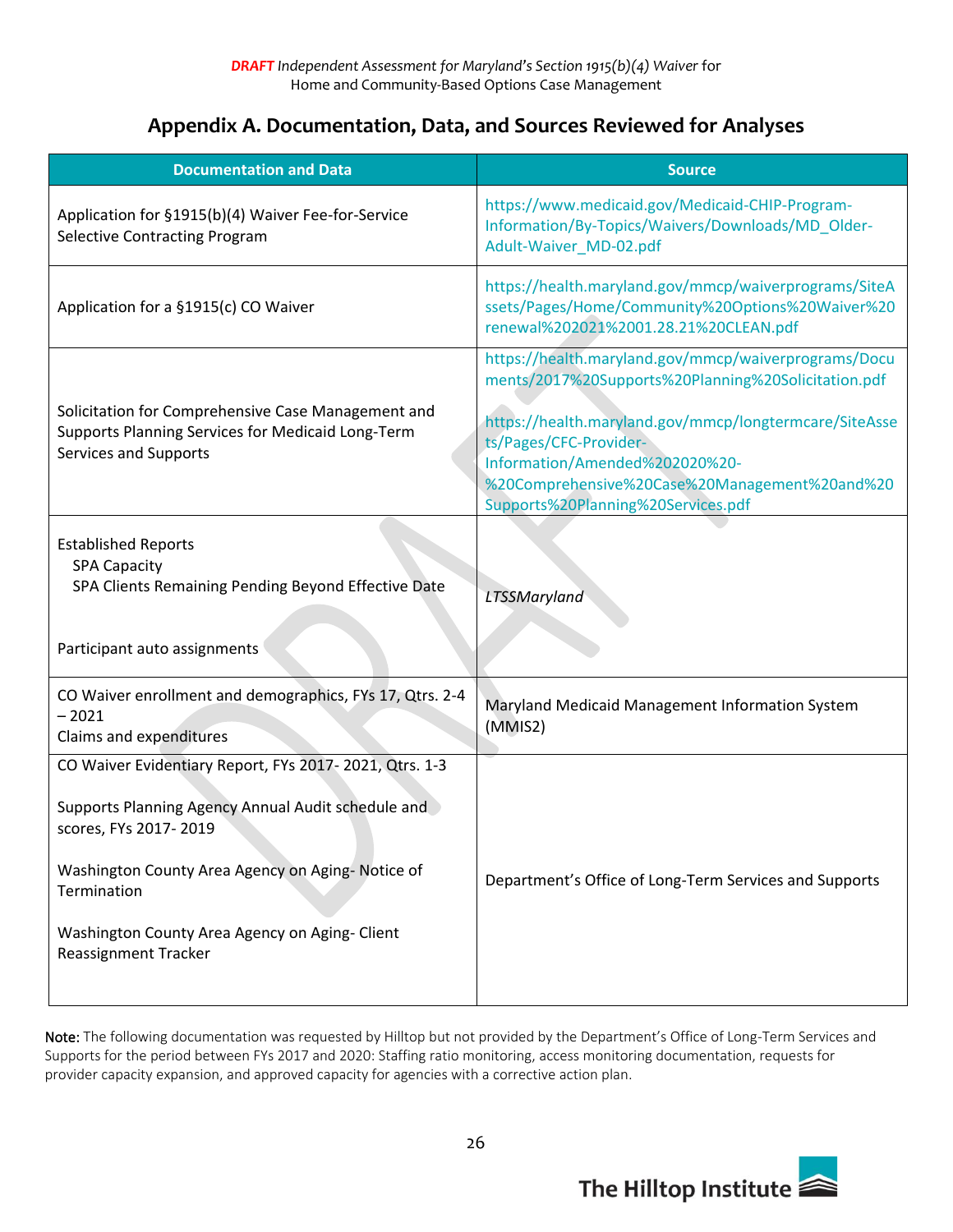# **Appendix B. Maximum Approved Client Capacity for Providers by Service Region and Agency, June 2021**

|                                        |                                                       | <b>Approved Capacity</b> |             |  |  |
|----------------------------------------|-------------------------------------------------------|--------------------------|-------------|--|--|
| <b>Supports Planning Agency Region</b> | <b>Supports Planning Agency</b>                       | $\mathsf{n}$             | % of Region |  |  |
|                                        | Area Agencies on Aging                                | 693                      | 36.2%       |  |  |
|                                        | <b>Beatrice Loving Heart</b>                          |                          | $\ast$      |  |  |
| Western Region                         | Medical Management and Rehabilitation Services        | 503                      | 26.3%       |  |  |
|                                        | The Coordinating Center                               | 297                      | 15.5%       |  |  |
|                                        | Service Coordination Inc                              | 422                      | 22.0%       |  |  |
| <b>Region Total</b>                    |                                                       | 1,915                    | 100.0%      |  |  |
|                                        | Area Agency on Aging                                  | 35                       | 7.5%        |  |  |
|                                        | <b>Beatrice Loving Heart</b>                          | $\ast$                   | $\ast$      |  |  |
| Northern Region                        | <b>Medical Management and Rehabilitation Services</b> | 199                      | 42.5%       |  |  |
|                                        | The Coordinating Center                               | 109                      | 23.3%       |  |  |
|                                        | Service Coordination Inc                              | 125                      | 26.7%       |  |  |
| <b>Region Total</b>                    |                                                       | 468                      | 100.0%      |  |  |
|                                        | Area Agencies on Aging                                | 600                      | 36.5%       |  |  |
| Eastern Region                         | Bay Area Center for Independent Living                | 555                      | 33.7%       |  |  |
|                                        | Medical Management and Rehabilitation Services        | 285                      | 17.3%       |  |  |
|                                        | The Coordinating Center                               | 205                      | 12.5%       |  |  |
| <b>Region Total</b>                    |                                                       | 1,645                    | 100.0%      |  |  |
|                                        | Area Agencies on Aging                                | 599                      | 41.1%       |  |  |
|                                        | <b>Beatrice Loving Heart</b>                          | $\ast$                   | $\ast$      |  |  |
| Southern Region                        | Medical Management and Rehabilitation Services        | 353                      | 24.2%       |  |  |
|                                        | The Coordinating Center                               | 298                      | 20.4%       |  |  |
|                                        | <b>Service Coordination Inc</b>                       | 209                      | 14.3%       |  |  |
| <b>Region Total</b>                    |                                                       | 1,459                    | 100.0%      |  |  |
|                                        | Area Agency on Aging                                  | 530                      | 14.4%       |  |  |
|                                        | <b>Beatrice Loving Heart</b>                          | $\ast$                   | $\ast$      |  |  |
| <b>Baltimore City</b>                  | Medical Management and Rehabilitation Services        | 1,538                    | 41.7%       |  |  |
|                                        | The Coordinating Center                               | 1,035                    | 28.1%       |  |  |
|                                        | <b>Service Coordination Inc</b>                       | 582                      | 15.8%       |  |  |
| <b>Region Total</b>                    |                                                       | 3,685                    | 100.0%      |  |  |
|                                        | Area Agency on Aging                                  | 250                      | 10.2%       |  |  |
|                                        | <b>Beatrice Loving Heart</b>                          | $\ast$                   | $\ast$      |  |  |
| <b>Baltimore County</b>                | <b>Medical Management and Rehabilitation Services</b> | 897                      | 36.6%       |  |  |
|                                        | The Coordinating Center                               | 885                      | 36.1%       |  |  |
|                                        | <b>Service Coordination Inc</b>                       | 421                      | 17.2%       |  |  |
| <b>Region Total</b>                    |                                                       | 2,453                    | 100.0%      |  |  |
|                                        | Area Agency on Aging                                  | 325                      | 13.4%       |  |  |
|                                        | <b>Beatrice Loving Heart</b>                          |                          |             |  |  |
| <b>Montgomery County</b>               | <b>Independence Now</b>                               | 159                      | 6.6%        |  |  |
|                                        | Medical Management and Rehabilitation Services        | 1,211                    | 50.0%       |  |  |
|                                        | The Coordinating Center                               | 235                      | 9.7%        |  |  |
|                                        | Service Coordination Inc                              | 490                      | 20.2%       |  |  |
| <b>Region Total</b>                    |                                                       | 2,420                    | 100.0%      |  |  |
|                                        | Area Agency on Aging                                  | 500                      | 27.0%       |  |  |
|                                        | <b>Beatrice Loving Heart</b>                          |                          | $\ast$      |  |  |
| Prince George's County                 | Medical Management and Rehabilitation Services        | 521                      | 28.1%       |  |  |
|                                        | The Coordinating Center                               | 386                      | 20.8%       |  |  |
|                                        | Service Coordination Inc                              | 447                      | 24.1%       |  |  |
| <b>Region Total</b>                    |                                                       | 1,854                    | 100.0%      |  |  |

\*Data not available